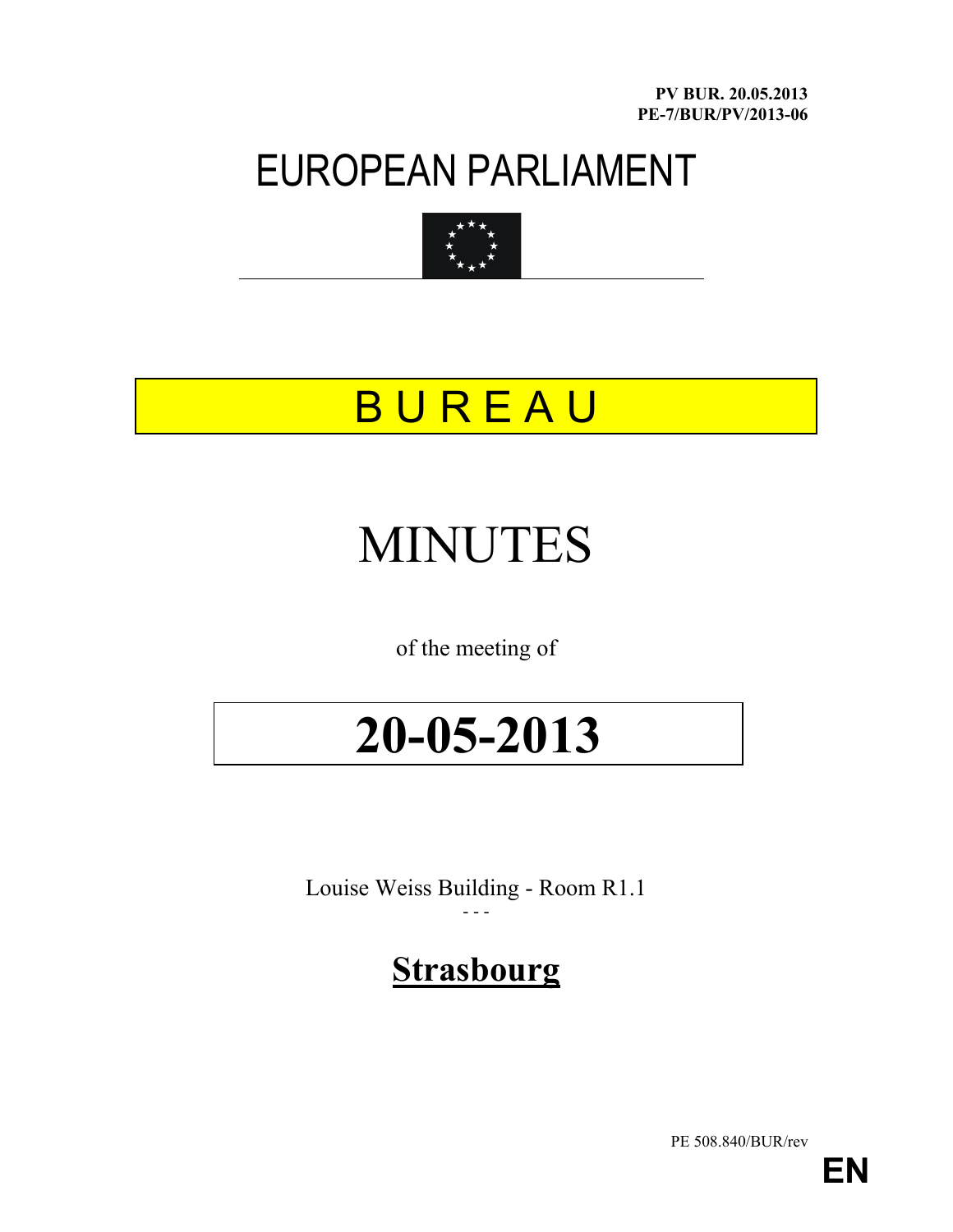#### PV BUR. 20.05.2013

#### BUREAU

#### MINUTES

#### of the meeting of Monday, 20 May 2013 from 18:30 to 20:30 hours

#### Louise Weiss Building - Room R1.1

#### **Strasbourg**

#### **CONTENTS**

#### Page

| 1.             |                                                                                                                                                                                                                                             |  |
|----------------|---------------------------------------------------------------------------------------------------------------------------------------------------------------------------------------------------------------------------------------------|--|
| 2.             | Adoption of Minutes of the Bureau Away Days of 9 April 2013 and the Bureau                                                                                                                                                                  |  |
| 3 <sub>1</sub> |                                                                                                                                                                                                                                             |  |
| 3.1.           |                                                                                                                                                                                                                                             |  |
| 4.             | Preparing for 2014 – structural changes in the EP Secretariat General –                                                                                                                                                                     |  |
| 5.             | Creative Concept for the Institutional Information and Communication Campaign                                                                                                                                                               |  |
| 6.             |                                                                                                                                                                                                                                             |  |
| 7.             | Improving the visitors' facilities in Strasbourg – Note from the Secretary-General  20                                                                                                                                                      |  |
| 8.             | Organisation of Citizen's Agora on Youth Unemployment in November 2013 in                                                                                                                                                                   |  |
| 9.             |                                                                                                                                                                                                                                             |  |
| 10.            | Ninth annual report on Parliament's historical archives and the work of the Archive<br>and Documentation Centre (Cardoc) – 2012 - Note from the Secretary-General 23                                                                        |  |
| 11.            | 2012 Annual Report on access to documents – Note from the Secretary-General 24                                                                                                                                                              |  |
| 12.            | Request from the European Twowheel Retailers' Association (ETRA) to use the<br>Esplanade Solidarność 1980 on 17 and 18 September 2013 for an exhibition and<br>demonstration event on 'Sustainable2Wheels' in the framework of the European |  |
|                | والممار المستحدث والمستنقص والمستحدث والمستحدث                                                                                                                                                                                              |  |

13. Request from the Committee on Civil Liberties, Justice and Home Affairs to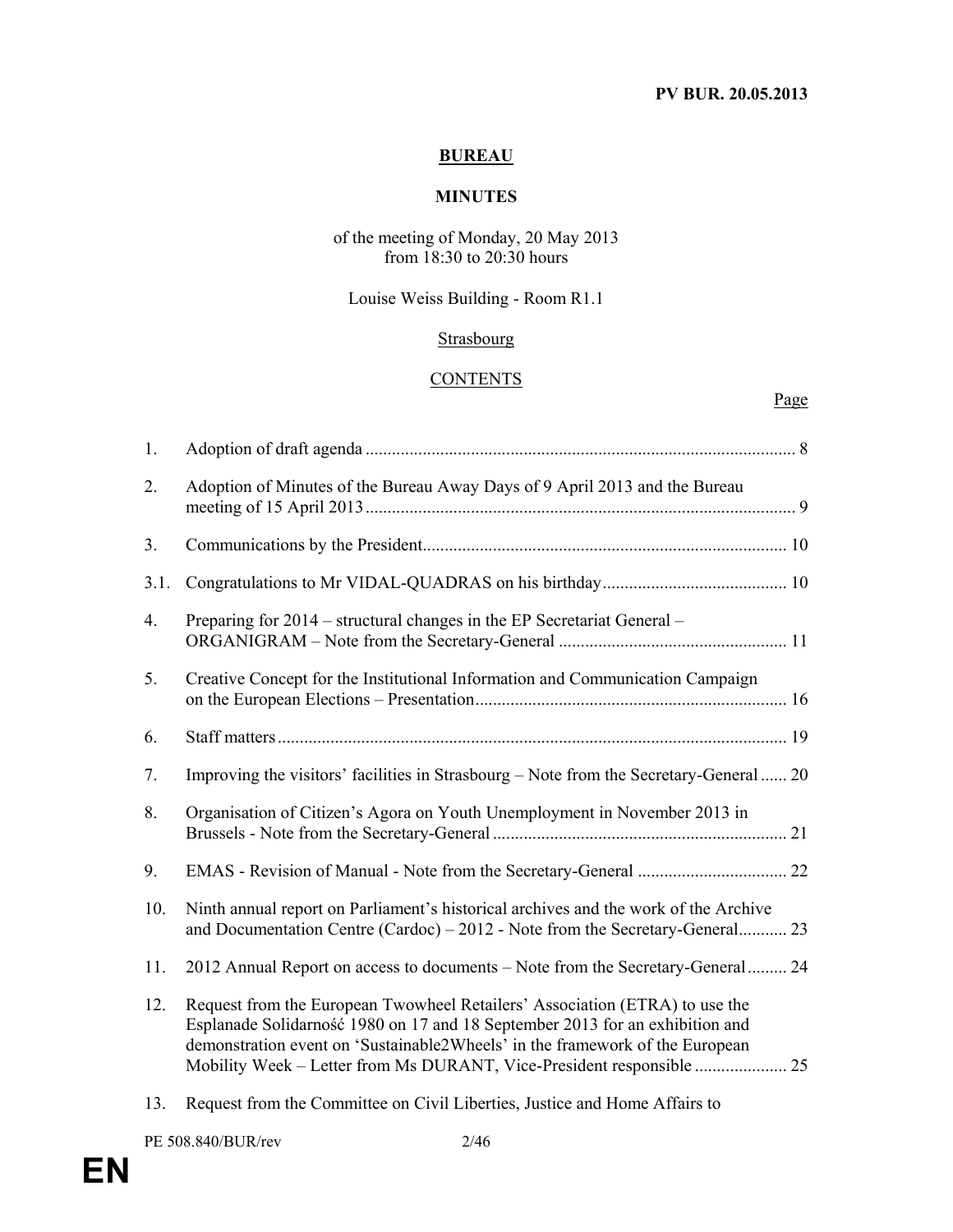|     | authorise a derogation from the limits laid down in Article 14(1) of the Code of<br>Conduct on Multilingualism for the own-initiative report on the Situation of<br>Fundamental Rights: standard and practices in Hungary - Letter from Mr LOPEZ<br>26                                                                                                                                                             |
|-----|--------------------------------------------------------------------------------------------------------------------------------------------------------------------------------------------------------------------------------------------------------------------------------------------------------------------------------------------------------------------------------------------------------------------|
| 14. | Request to send a STOA delegation of up to three members to visit the CEA<br>premises (Commissariat à l'énergie atomique et aux énergies alternatives) in<br>Grenoble and Chambery from 23 to 24 May 2013 – Letter from Mr CORREIA DE                                                                                                                                                                              |
| 15. | Request from the Committee on Petitions for authorisation for a fact-finding visit to<br>Lower Silesia, Poland, from 29 to 31 May 2013 - Letter from Ms MAZZONI,                                                                                                                                                                                                                                                   |
| 16. | Request from the Committee on Foreign Affairs and the Delegation for relations<br>with Switzerland and Norway and to the EU-Iceland Joint Parliamentary Committee<br>and the European Economic Area Joint Parliamentary Committee to reschedule<br>their visit to Reykjavik, Iceland, to 27-28 June 2013 - Letter from Mr BROK, Chair<br>of the AFET Committee and Mr GALLAGHER, Chair of the SINEEA Delegation 30 |
| 17. | Request from the Committee on Foreign Affairs to reschedule its visit to Bosnia and<br>Herzegovina to 20-21 June 2013 – Letter from Mr BROK, Chair of the Committee                                                                                                                                                                                                                                                |
| 18. | Request from the Committee on Development to send a delegation to the UN<br>General Assembly Millennium Development Goals Review Summit, to take place<br>on 25 September 2013 in New York, USA - Letter from Ms JOLY, Chair of the<br>33                                                                                                                                                                          |
| 19. | Request from the Committee on International Trade to send a delegation to the<br>Parliamentary Conference and to the 9th WTO Ministerial Conference to Bali,<br>Indonesia, from 2 to 6 December 2013 – Letter from Mr MOREIRA, Chair of the                                                                                                                                                                        |
| 20. | Request from the Committee on Economic and Monetary Affairs to authorise a<br>public hearing on the Foreign Account Tax Compliance Act on 27 and 28 May<br>2013 in Brussels – Letter from Ms BOWLES, Chair of the Committee concerned  36                                                                                                                                                                          |
| 21. | Request from the Committee on Industry, Research and Energy to authorise a mini-<br>hearing on the "European industrial strategy to protect and valorise European assets<br>and inventions developed in relation to Galileo" on 19 June 2013 in Brussels -                                                                                                                                                         |
| 22. | Request from the Committee on Budgetary Control to authorise a public hearing on<br>the "Accountability of the European Commission as administrator responsible of the<br>management and control of the EU budget over the last 10 years" on 17 September<br>2013 in Brussels – Letter from Mr THEURER, Chair of the Committee concerned  38                                                                       |
| 23. | Request from the Committee on Industry, Research and Energy to authorise a                                                                                                                                                                                                                                                                                                                                         |

public hearing on "Cloud Computing" on 30 May 2013 in Brussels – Letter from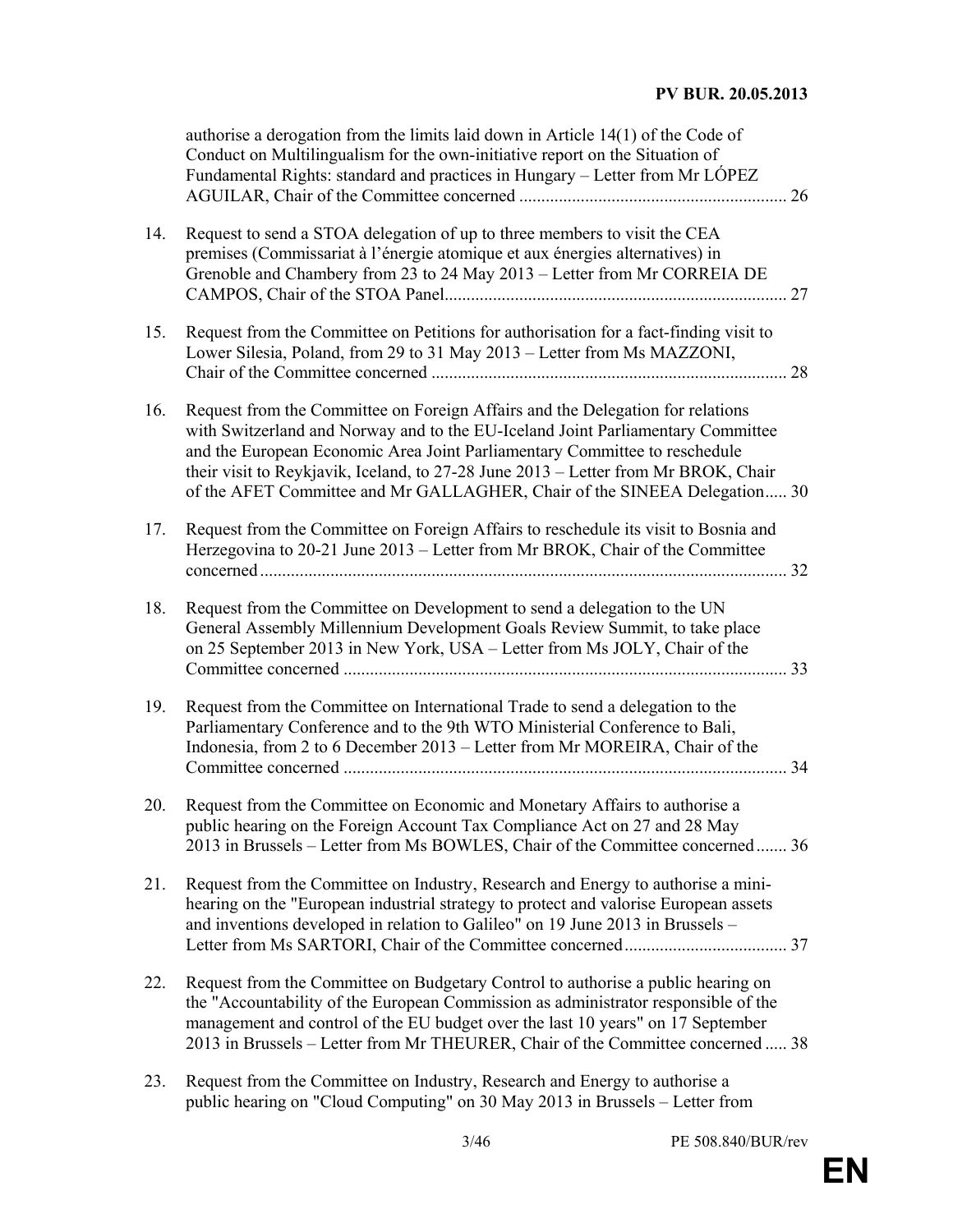#### PV BUR. 20.05.2013

| 24. | Request from the Committee on Transport and Tourism to authorize a public<br>hearing on "Flight Time Limitations measures" on 18 June 2013 in Brussels - Letter                                                                                            |  |
|-----|------------------------------------------------------------------------------------------------------------------------------------------------------------------------------------------------------------------------------------------------------------|--|
| 25. | Request from the Committee on the Internal Market and Consumer Protection to<br>authorise a public hearing on "Network and information security – bringing the<br>communities together" on 18 June 2013 in Brussels – Letter from Mr HARBOUR,              |  |
| 26. | Request from the Committee on Constitutional Affairs to authorise a public hearing<br>on "Ways to develop the European Parliament's right of self-organisation" on 27<br>May 2013 in Brussels – Letter from Mr CASINI, Chair of the committee concerned 43 |  |
| 27. |                                                                                                                                                                                                                                                            |  |
| 28. |                                                                                                                                                                                                                                                            |  |
| 29. |                                                                                                                                                                                                                                                            |  |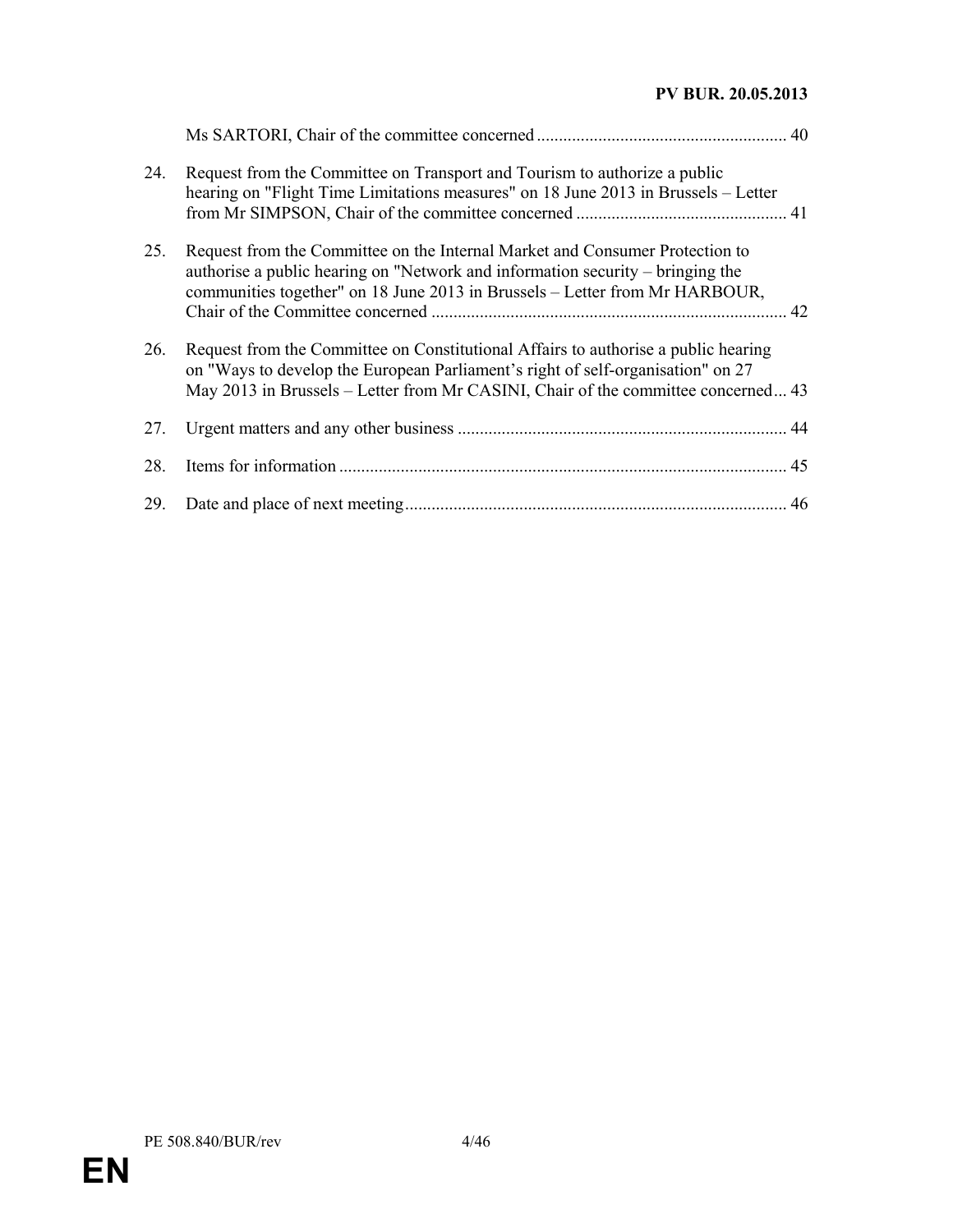#### BUREAU

#### MINUTES

#### of the meeting of Monday, 20 May 2013

#### **Strasbourg**

Mr Martin SCHULZ, President of the European Parliament, opened the meeting at 18.37 hours.

#### Present

Mr Martin SCHULZ, President\*

| Vice-Presidents |                  |  |  |  |
|-----------------|------------------|--|--|--|
| Mr              | <b>PITTELLA</b>  |  |  |  |
| Mr              | MARTÍNEZ*        |  |  |  |
| Ms              | <b>PODIMATA</b>  |  |  |  |
| Mr              | VIDAL-QUADRAS*   |  |  |  |
| Ms              | <b>ANGELILLI</b> |  |  |  |
| Mr              | <b>KARAS</b>     |  |  |  |
| Mr              | McMILLAN-SCOTT   |  |  |  |
| Ms              | <b>DURANT</b>    |  |  |  |
| Mr              | WIELAND*         |  |  |  |
| Mr              | <b>VLASÁK</b>    |  |  |  |
| Mr              | PROTASIEWICZ*    |  |  |  |
| Mr              | <b>SURJÁN</b>    |  |  |  |
|                 |                  |  |  |  |

Excused Mr PAPASTAMKOS Mr ALVARO

Quaestors Excused Ms LULLING\* Mr HIGGINS Ms GERINGER DE OEDENBERG Mr LIBERADZKI Mr MAŠTÁLKA

Also Present

 $\ddot{\phantom{a}}$ 

Mr WELLE, Secretary-General\*

<sup>\*</sup> present for item 6 in camera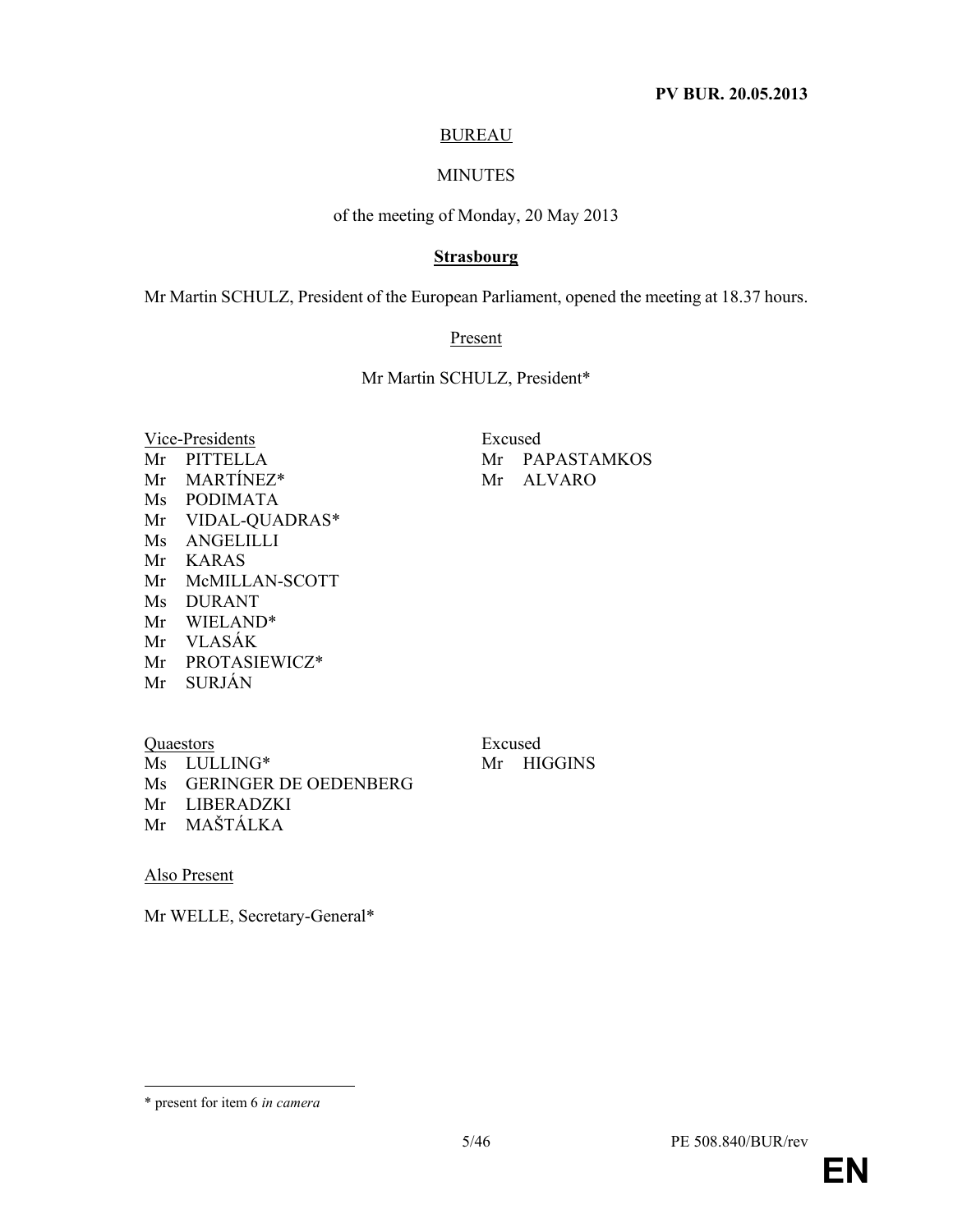#### Invited for item 5

#### Ms VANDERLINDEN Head of Strategy at Ogilvy Group Brussels

List of officials present at the meeting:

Private Office of the President

- Mr WINKLER\*
- Mr KAISER
- Ms MARTINEZ IGLESIAS
- Mr MANNELLI
- Mr FREEDMAN
- Ms CASALES LOPEZ

Private Office of the Secretary-General

Mr MANGOLD\* Ms LUEDDECKE Mr SØRENSEN Mr MORENO DIAZ\*\* Ms SCHADE\*\*\* Ms MALASOMMA\*\* Mr SCHULMEISTER\*\*\*

**Secretariat** 

DG Internal Policies (IPOL) Mr RIBERA d'ALCALA DG External Policies (EXPO) Mr AGUIRIANO DG Information (COMM) Ms LAHOUSSE/ Mr DUCH-GUILLOT/ DG Personnel (PERS) Mr QUITIN\* DG Infrastructure and Logistics (INLO) Mr STRATIGAKIS DG Translation (TRAD) Ms PITT

DG Interpretation and Conferences (INTE) Ms COSMIDOU

DG Innovation, Technical Support (ITEC) Mr VILELLA Conference of President's Secretariat Mr HILLER Director for the Relations with Political Groups

DG Presidency (PRES) Ms RATTI\*/ Mr O'BEARA/Mr CAROZZA/ Mr DE FEO Mr WARASIN/ Ms CABANELAS DG Finance (FINS) Mr VANHAEREN/ Mr GUILLEN ZANON/ Mr KLETHI Legal Service Mr PENNERA, Jurisconsult/ Mr PASSOS Mr SCHWETZ

 $\ddot{\phantom{a}}$ \* present for item 6 in camera

<sup>\*\*</sup> only present for item 4

<sup>\*\*\*</sup> only present for item 5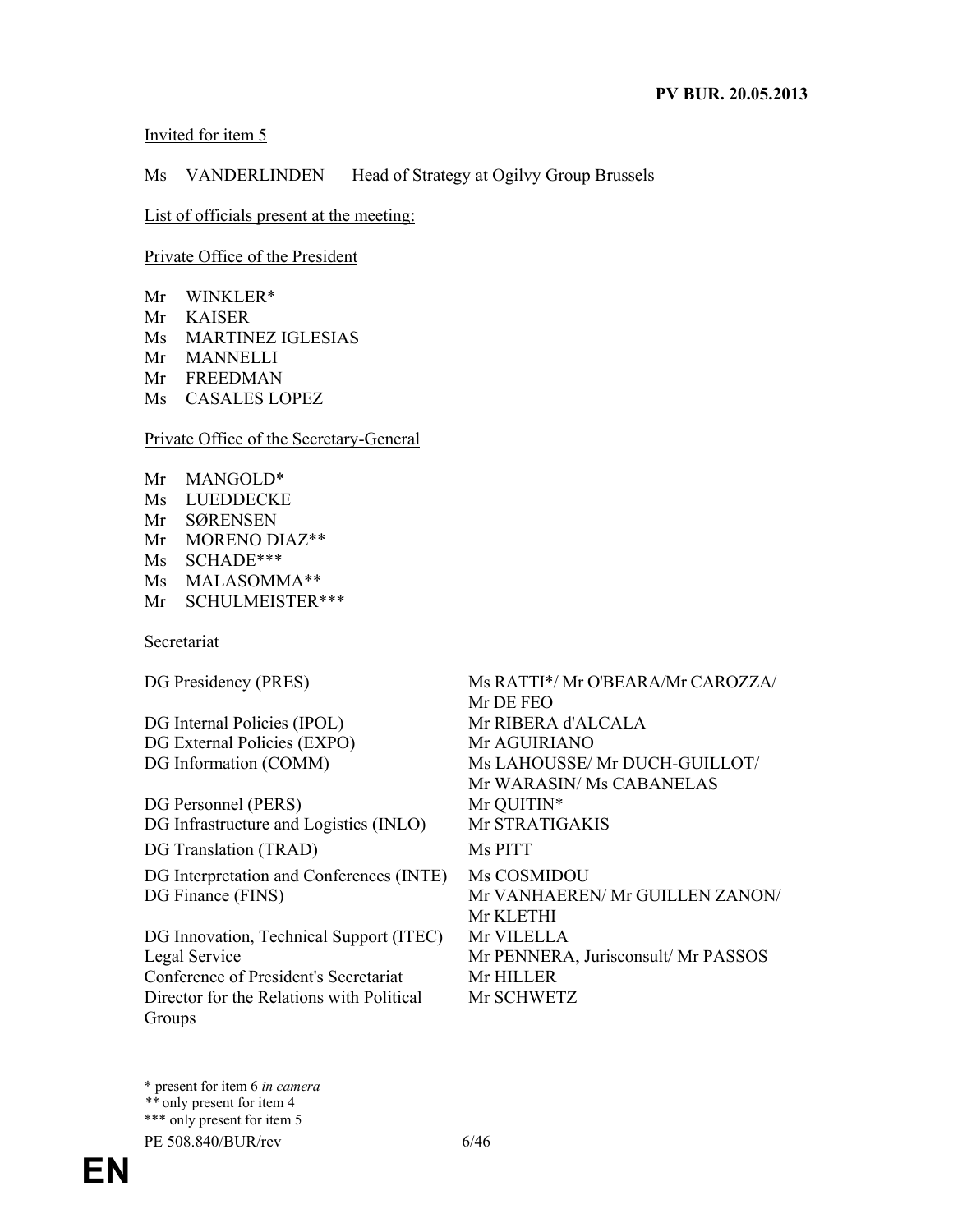Political group secretariats,

| Mr RYNGAERT       | (EPP)                  |
|-------------------|------------------------|
| <b>Mr HORNAK</b>  | (S&D)                  |
| Mr BOUTER         | (ALDE)                 |
| <b>Mr PRUMMEL</b> | (Greens/EFA)           |
| Mr WOODARD        | (ECR)                  |
| Mr RAECK          | (GUE/NGL)              |
| <b>Mr VAUGIER</b> | (EFD)                  |
| Mr SERVELLON      | (Non-attached Members) |
|                   |                        |

Vice-Presidents' and Quaestors' assistants

| Mr CARDELLA               | Mr PITTELLA's assistant              |
|---------------------------|--------------------------------------|
| Mr GUERRA REINA           | Mr MARTÍNEZ's assistant              |
| Ms ZANELLA                | Ms PODIMATA's assistant              |
| <b>Ms LAHOUSSE JUAREZ</b> | Mr VIDAL-QUADRAS's assistant         |
| Mr CHATZIFOTIS            | Mr PAPASTAMKOS's assistant           |
| Ms WILHELM                | Mr KARAS's assistant                 |
| <b>Ms BIESEMANS</b>       | Mr McMILLAN-SCOTT's assistant        |
| Mr VALETTE                | Ms DURANT's assistant                |
| Ms BAUER                  | Ms ALVARO's assistant                |
| Ms GIPPERT                | Mr WIELAND's assistant               |
| Mr SRNOVÁ                 | Mr VLASÁK's assistant                |
| Ms KURANT                 | Mr PROTASIEWICZ's assistant          |
| Mr PÁPÁI                  | Mr SURJÁN's assistant                |
| Ms SCHLIM                 | Ms LULLING's assistant               |
| Ms KEARNEY                | Mr HIGGINS's assistant               |
| Ms ZIELINSKA              | Ms GERINGER de OEDENBERG's assistant |
| Mr VOGT                   | Mr LIBERADZKI's assistant            |
| Ms ŘEHOŘOVÁ               | Mr MAŠTÁLKA's assistant              |
|                           |                                      |

Mr TZIORKAS\*, Mr QUARANTA, Ms MANGIANTE, Mr CALINOGLOU, Ms KYST and Mr ADLER acted as secretary to the meeting.

 $\ddot{\phantom{a}}$ 

<sup>\*</sup> present for item 6 in camera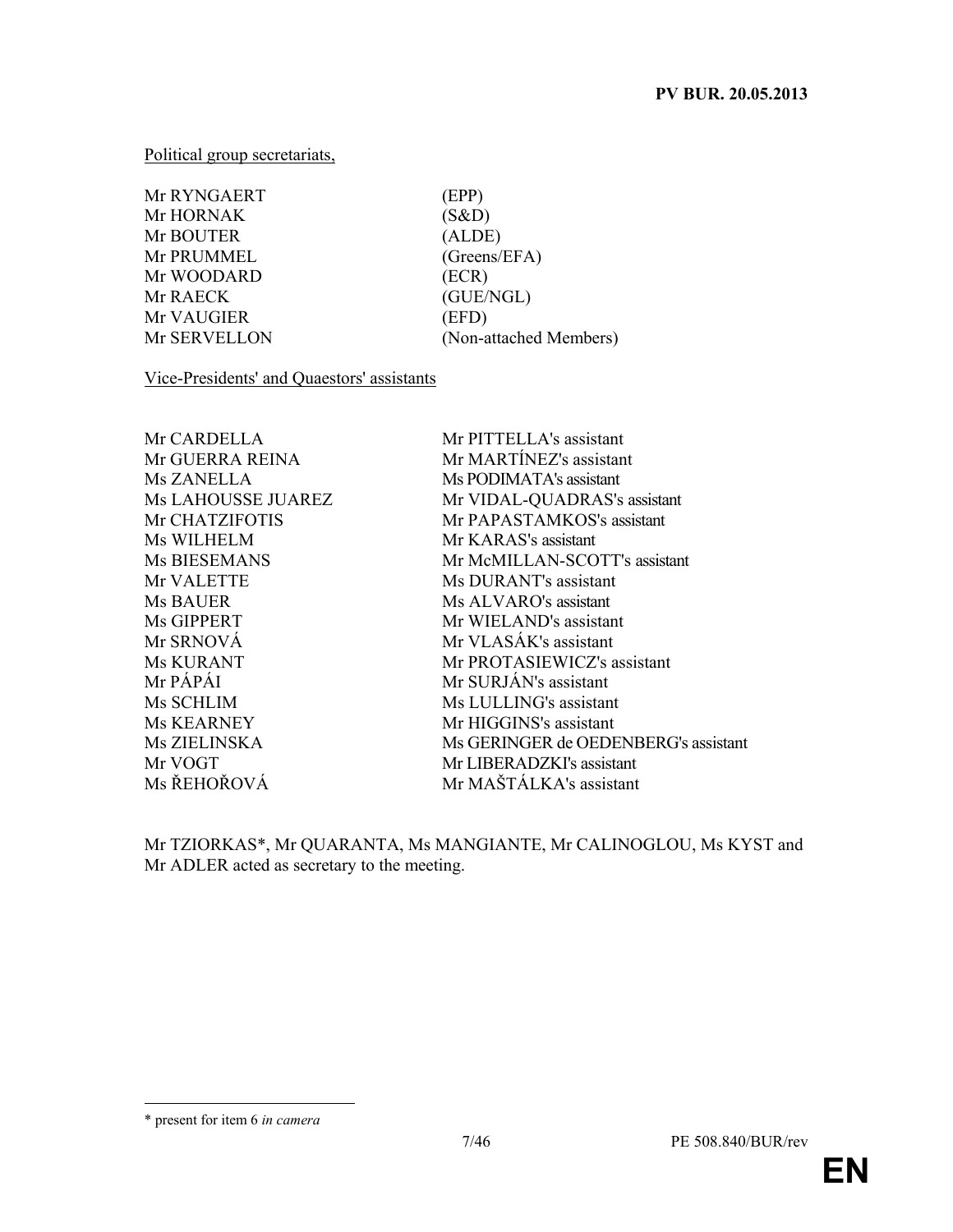#### 1. Adoption of draft agenda

- heard Ms PODIMATA, Vice-President, request that the order of debate on points 4 (Preparing for 2014 - structural changes in the EP Secretariat General - Organigram) and 5 (Presentation of the Creative Concept for the Institutional Information and Communication Campaign on the European Elections) be inverted to allow her to attend the debate on point 5, which falls within the responsibility of the Working Group on Information and Communication, which she is chairing;
- heard Mr VIDAL-QUADRAS, Vice-President, request a debate on items 13 and 15 of the agenda;
- heard Mr MARTÍNEZ, Vice-President, ask for the floor on point 8 of the agenda to make a brief statement;
- noted the draft agenda (PE 508.838/BUR) and adopted it as shown in these minutes.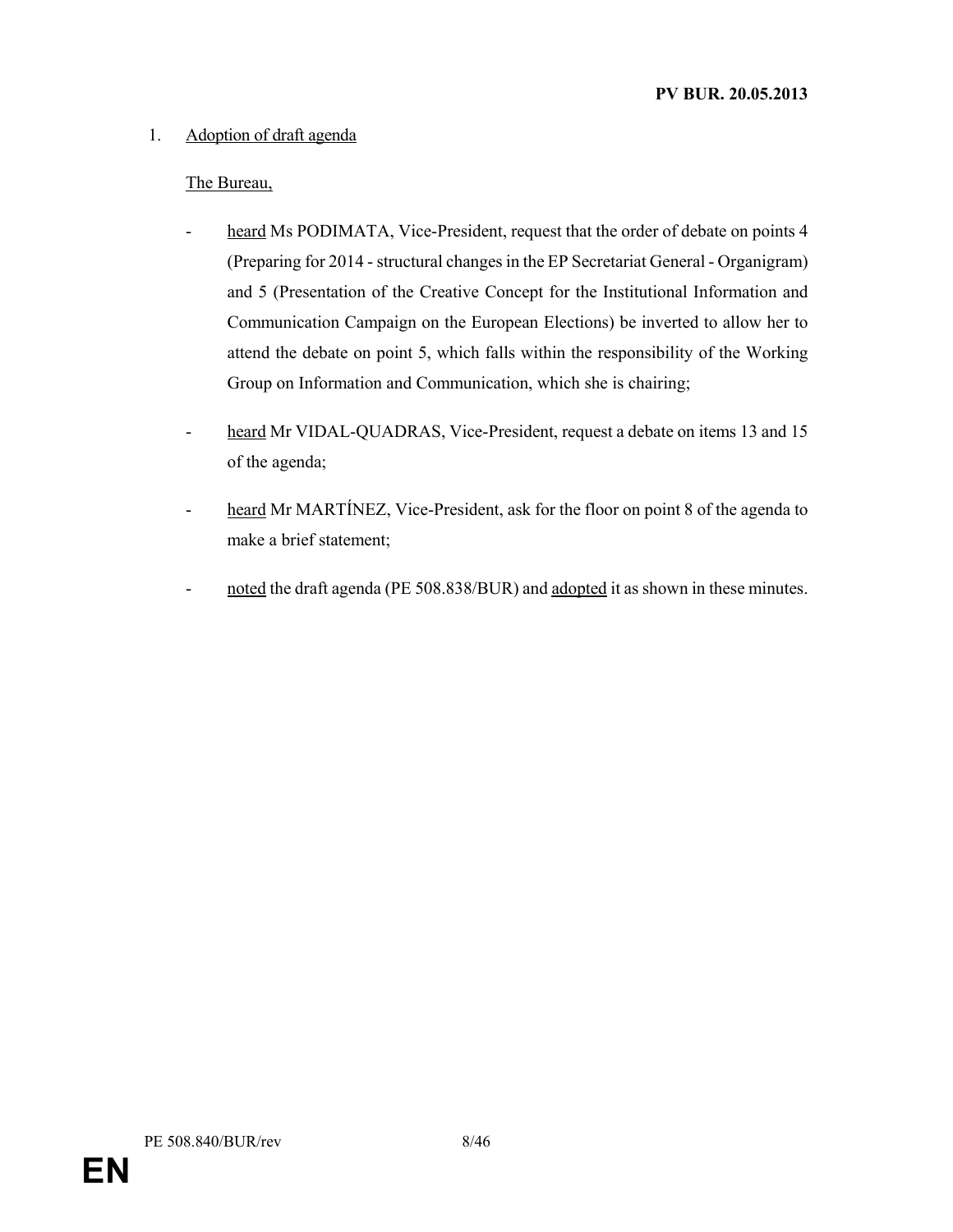#### 2. Adoption of Minutes of the Bureau Away Days of 9 April 2013 and the Bureau meeting of 15 April 2013

- heard Mr McMILLAN-SCOTT, Vice-President, request a modification in the Minutes of the Bureau Away Days held in La Hulpe on 9 April 2013 to reflect the fact that he had asked and the President had agreed that the administration would provide him with the figures concerning the cost of Parliament's three working places;
- heard the President agree that the relevant figures submitted by the Secretary-General to the Committee on Budgetary Control in the context of the 2011 discharge procedure be included in the Minutes of the 2013 Bureau Away Days;
- approved the Minutes of the meeting of the Bureau Away Days held in La Hulpe on 9 April 2013 (PE 508.823/BUR);
- approved the Minutes of the meeting of 15 April 2013 in Brussels (PE 505.019/BUR).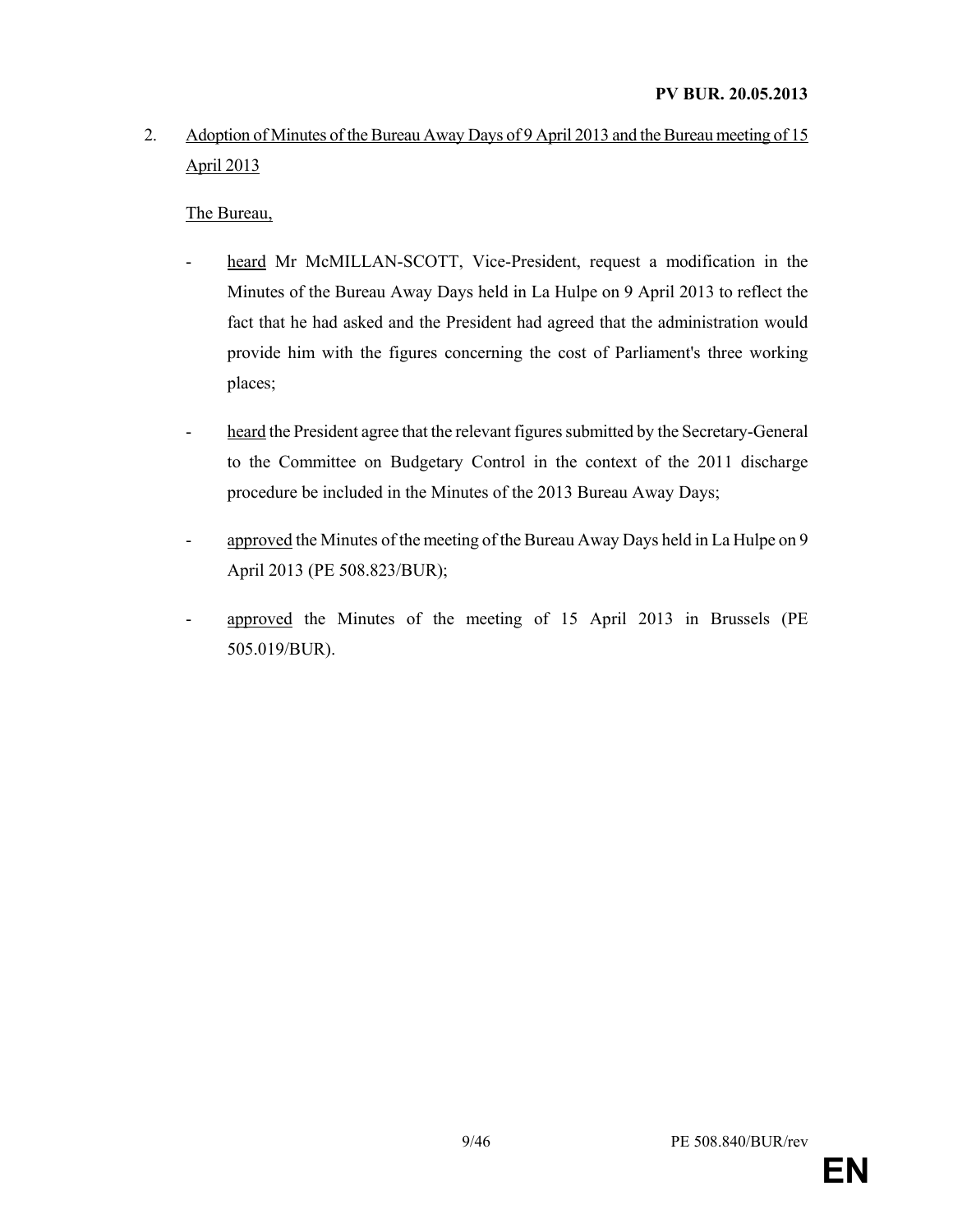#### 3. Communications by the President

#### 3.1. Congratulations to Mr VIDAL-QUADRAS on his birthday

- heard the President congratulate Mr VIDAL-QUADRAS, Vice-President, on the occasion of his birthday;
- heard Mr VIDAL-QUADRAS, Vice-President, thank the President and his colleagues for their kind wishes.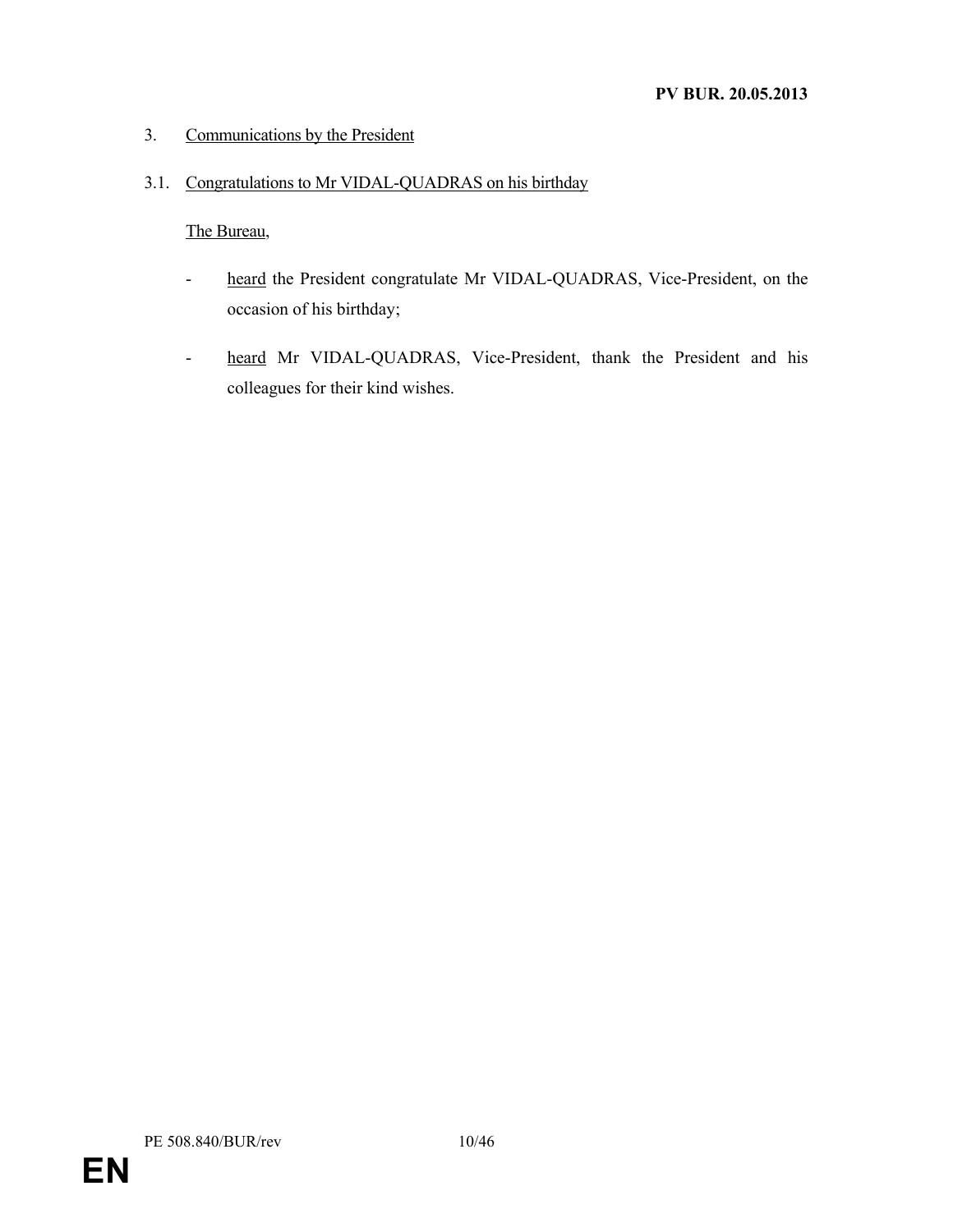#### A. DECISIONS/EXCHANGE OF VIEWS

4. Preparing for 2014 – structural changes in the EP Secretariat General – ORGANIGRAM – Note from the Secretary-General

- took note of the note from the Secretary-General of 14 May 2013, on the abovementioned subject (PE 508.926/BUR and annexes).
- heard the Secretary-General present his note highlighting in particular the following:
	- until now the Deputy Secretary-General has been a super-sized Director-General heading a collection of services, which do not always go easily together; the increase in Parliament's legislative powers makes it necessary to rethink the function of the Deputy Secretary-General; thus, in line also with how the Commission organises this function, it is proposed to establish the function of the Deputy Secretary-General separate from any Directorate-General, with a small private office, to support the Secretary-General in the areas of legislative coordination and programming, interinstitutional cooperation and confidential documents, backed up by a limited number of separate units;
	- the Deputy Secretary-General would continue to chair the interinstitutional coordination group, would replace the Secretary-General during his absence and should seek to explore the full potential of Article 17 TEU concerning multiannual programming with a view to achieving interinstitutional agreements, which so far has been an empty letter;
	- the new structure would allow also for a more rational organisation of DG Presidency, which currently deals with a number of not necessarily related matters (security services, library and lawyer linguists); in this context the Library could be separated from DG Presidency and developed into a new Directorate-General for Parliamentary Research Services, with about 200 staff, by bringing together, in a budgetary neutral way, the core functions of the Library Directorate and a thematically organised Directorate Members Research Service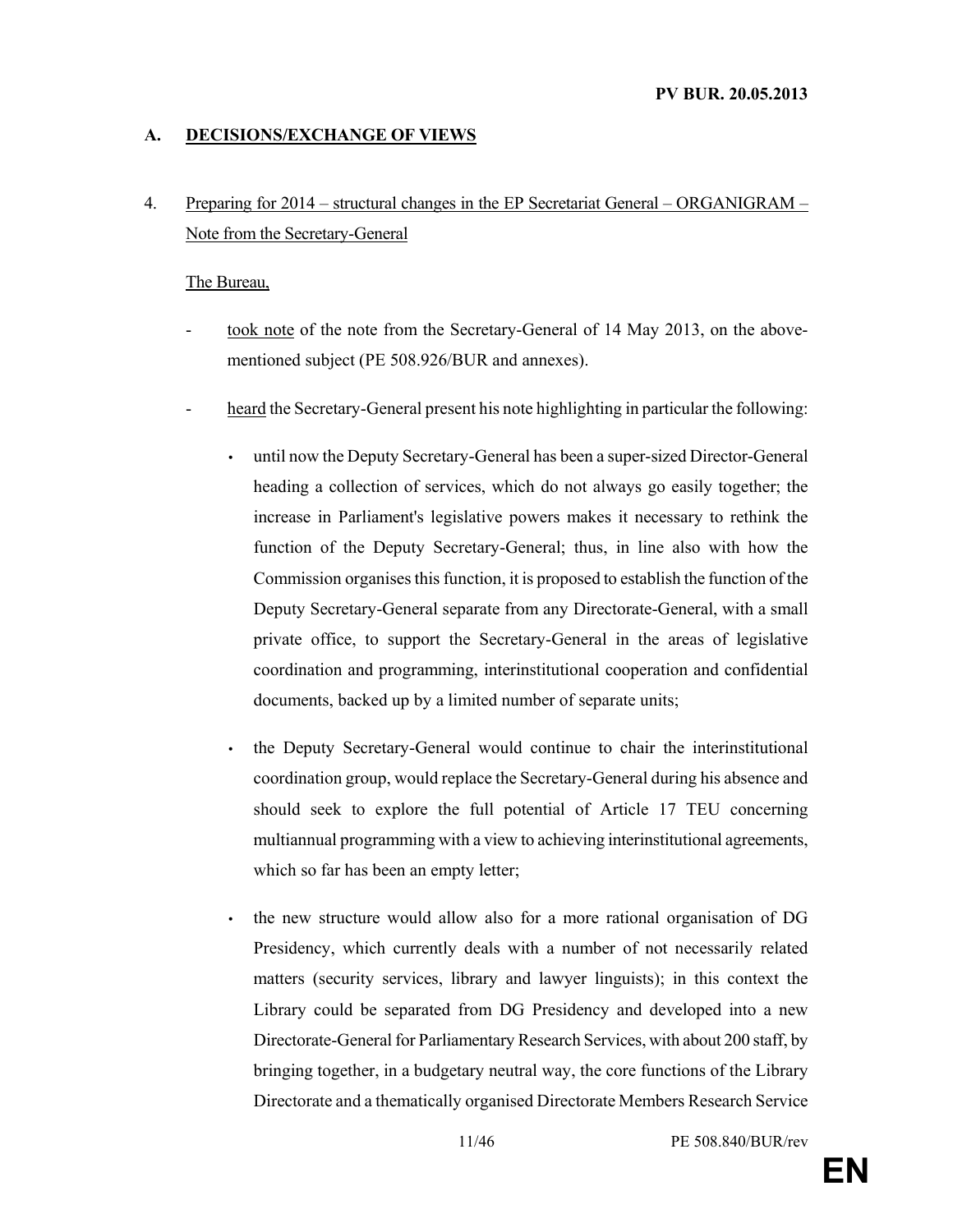with the Directorate for Impact Assessment and European Added Value from DG Internal Policies;

- the task of this new Directorate-General would be to provide individual Members with high quality expert advice, an area where the comparative studies showed that the EP is lagging behind some national parliaments and the US Congress; the Policy Departments would continue to support parliamentary committees and should cooperate as close as possible with the new Directorate-General; depending on the efficacy of this working cooperation, halfway through the next legislature the cooperation between the two could be reviewed;
- with the already started internalisation process (first the accreditation and supervisory functions and then the security guards) DG Presidency would grow to more than one thousand staff; the building up of strategic capacity would recommend to separate security from DG Presidency and develop it into a new Directorate-General with a Guards Directorate, a Strategy Directorate and a Resource Directorate, encompassing at the start roughly 650 staff;
- a working mandate should be given to Mr WIELAND, Vice-President with responsibility for Informatics and Telecom, and the Secretary-General to analyse the issue of IT security and elaborate concrete proposals for the consideration of the Bureau;
- concerning the timetable, the establishment of the Deputy Secretary-General as a separate function from DG Presidency and the creation of a Directorate-General for Parliamentary Research Services should be effective from the beginning of 2014; the establishment of a Directorate-General for Security should take place in a second phase in order to be in place in summer 2014 with the completion of the internalisation process in Brussels;
- held a broad exchange of views on the proposals outlined by the Secretary-General with the participation of Mr PITTELLA, Mr WIELAND, Mr McMILLAN-SCOTT, Mr VIDAL-QUADRAS, Mr MARTÍNEZ, Ms PODIMATA , Vice-Presidents and Mrd LIBERADZKI, Quaestor, noting in particular: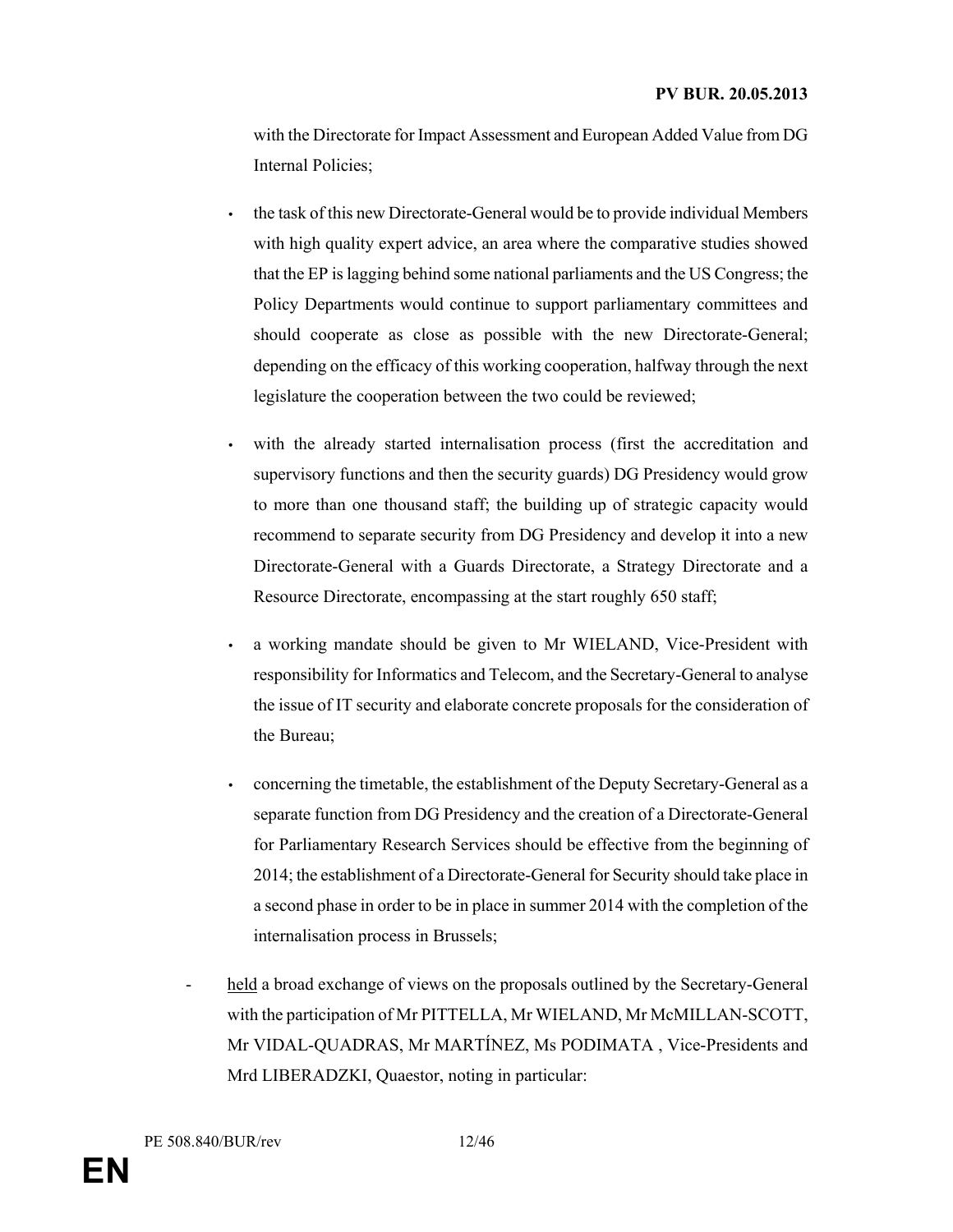- overall agreement with the proposals from the Secretary-General for structural changes in the EP General Secretariat as outlined in his note of 14 May 2013;
- the need to clarify in more detail the duties of the new post of Deputy Secretary-General separate from DG Presidency assisting the Secretary-General;
- some enquiries concerning the budgetary impact of the proposed structural changes as well as to which extent the increase of parliamentary staff in recent years is proportionate to the increase in the number of Members;
- the need to take cyber security seriously, with the evaluation and a joint proposal by Mr WIELAND, Vice-President, and the Secretary-General, and to strengthen efforts concerning security of parliamentary delegations, the corresponding cooperation with the external action service and the overarching issue of contingency planning;
- a query whether the Transparency unit Public access to documents would not fit better under the new Directorate-General for Parliamentary Research Services instead of DG Presidency;
- heard the President note that the increase of staff was related to the accession of ten new Member States, to Parliament's decision to create a new category of parliamentary staff, the Members' assistants, with their own statute, and to the increase in the number of political groups, all of which are entitled to staff;
- heard the Secretary-General explain that:
	- the proposed structural changes would be budgetary neutral and a number of additional posts for the build up of the new Directorate-General for Parliamentary Research Services might become available from the efficiency gains from the starting negotiations with the two Advisory Committees in the area of translation, as approved by the Bureau at its last meeting;
	- the new Directorate-General for Parliamentary Research Services and the Policy departments should cooperate closely together and share their information,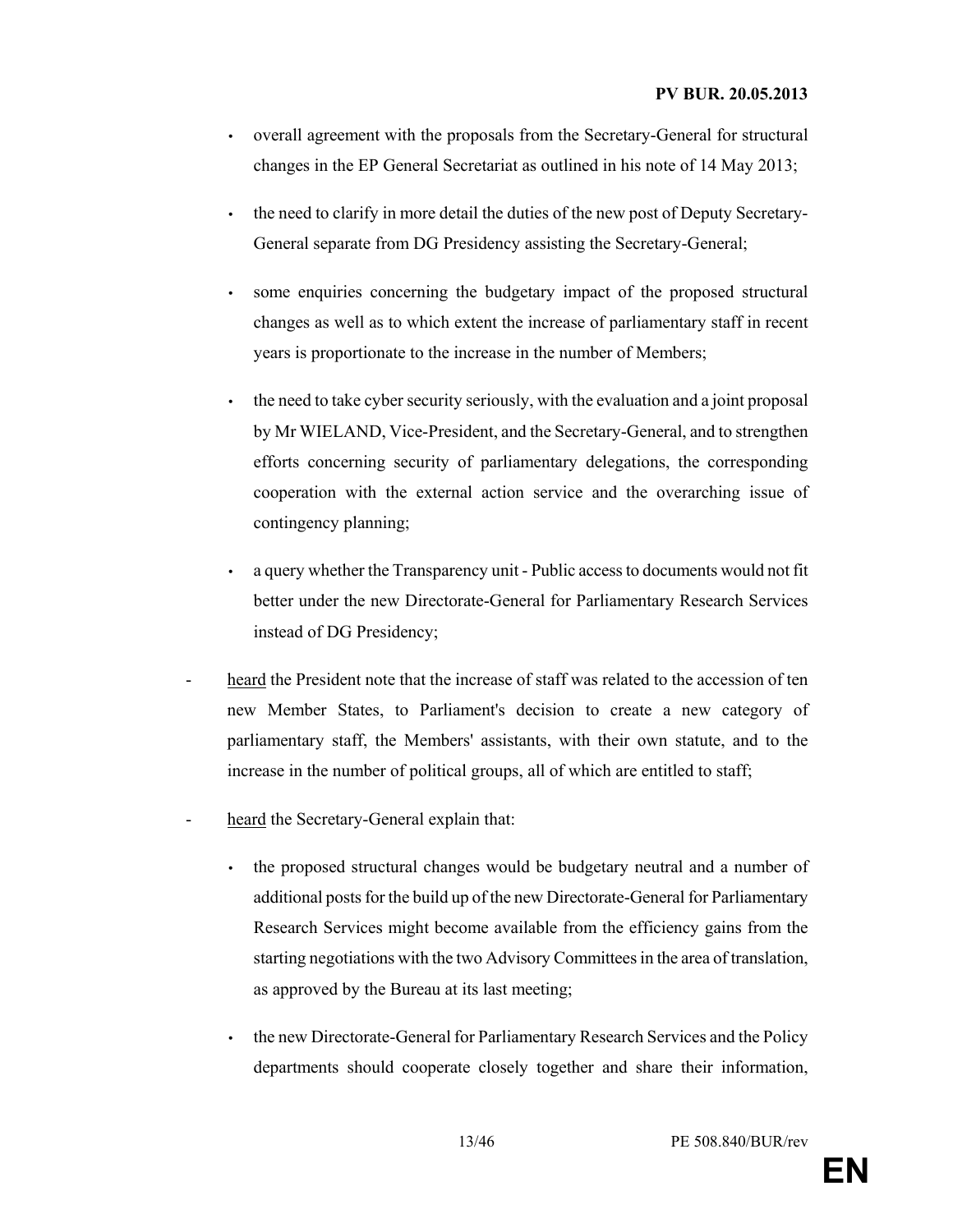expertise and documents; the cooperation arrangements could be reviewed at half time of the new legislature and if necessary take any decisions then;

- the placing of the Transparency unit Public access to documents would be considered again;
- the security of informatics and telecommunications would be dealt with by a proposal for the consideration of the Bureau, elaborated jointly by Mr WIELAND, Vice-President, and the Secretary-General;
- concerning the number of staff, the current state of play of the MFF calls for a reduction of 5% in the next years, which requires to use the available staff more efficiently;
- heard the Secretary-General note that the redefined role of the Deputy Secretary-General would be to assist and support the Secretary-General as follows:
	- legislative coordination and short, mid and long term legislative planning,
	- inter-institutional relations with respect to the latter (European Council, European Commission and Council of Ministers),
	- in respect to the above direct assistance to the President and to the preparation and participation of meetings of the relevant governing bodies (Bureau, Conference of Presidents, Conference of Committee Chairs),
	- close involvement in central tasks,
	- management of specific subjects at the request of the Secretary-General,
	- deputising for the Secretary-General when absent, prevented from exercising his duties, at his direct request;
- decided unanimously:
	- on the establishment of the function of a Deputy Secretary-General separate from DG Presidency as of the beginning of 2014;
	- on the creation of a Directorate-General Parliamentary Research Services as of the beginning of 2014;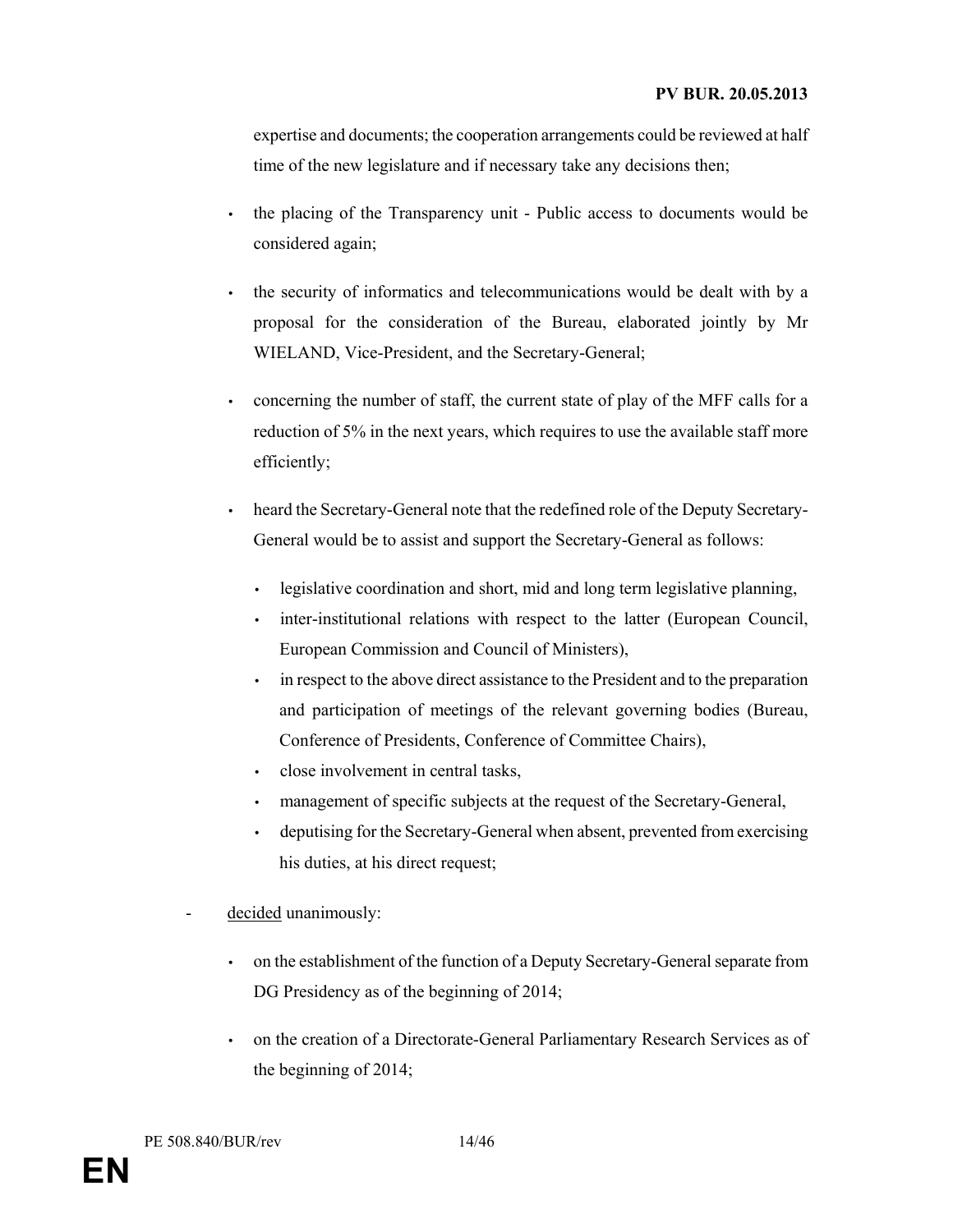#### PV BUR. 20.05.2013

• in a second phase, to establish a new Directorate-General Security as of summer 2014.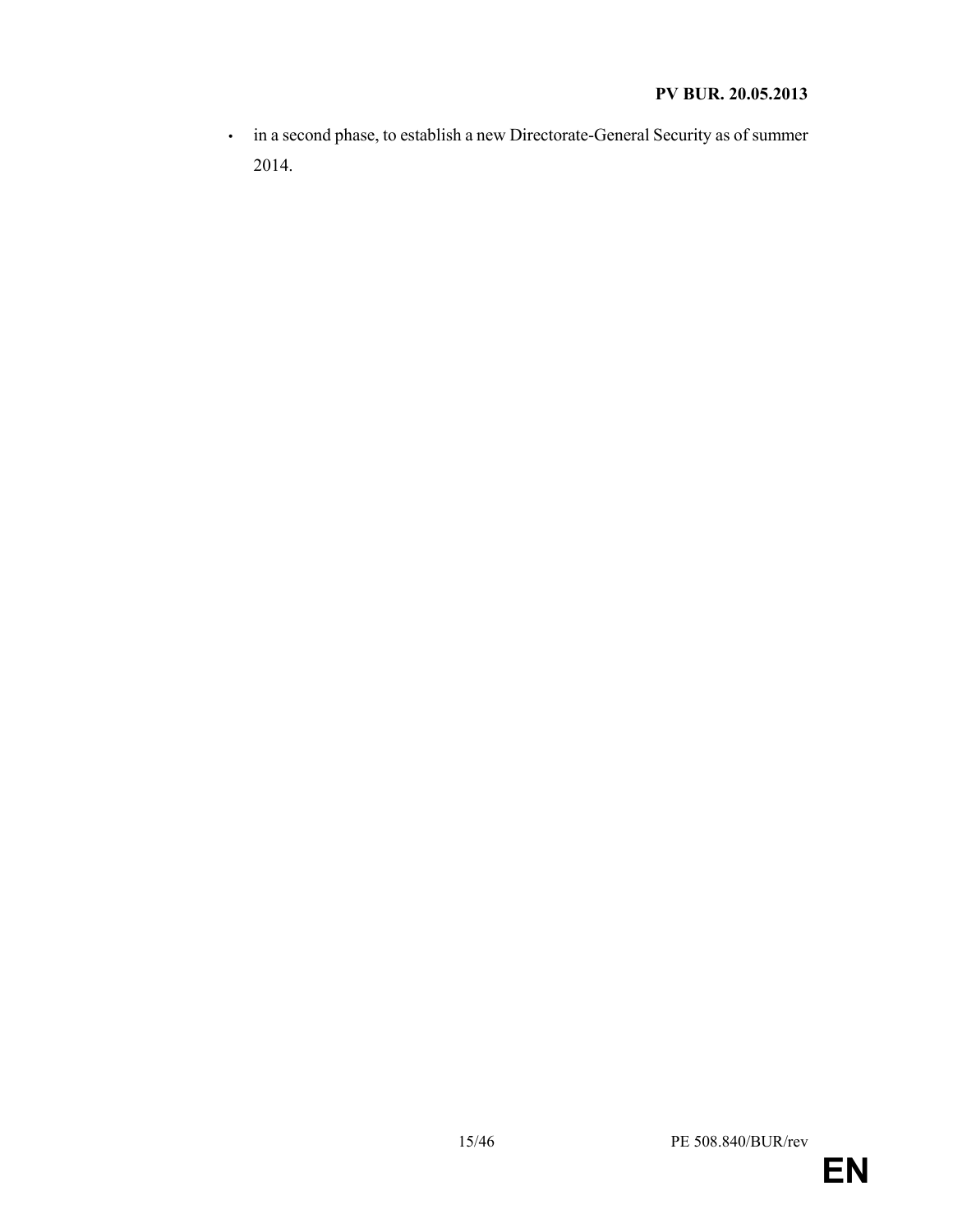#### 5. Creative Concept for the Institutional Information and Communication Campaign on the European Elections – Presentation

- took note of the note from the Secretary-General of 28 March 2013 on the abovementioned subject (PE 508.772/BUR and annex);
- took note of a presentation on the creative concept for the institutional information and communication campaign on the 2014 European elections (PE 508.934/BUR);
- heard the Secretary-General explain that the note resulted from the work of the Working Group on Information and Communication, stress the distinct differences of the 2014 elections and highlight the notable achievements of the 2009 information and communication campaign due to the use of smart communication techniques and to a strong presence on social media, TV channels and movie theatres, which allowed for greater interactivity as well as to reach a much wider public than would otherwise have been possible within the constraints of existing budget limitations;
- heard Ms PODIMATA, Vice-President and Chair of the Working Group on Information and Communication Policy, inform that the campaign strategy proposal, as outlined in the note from the Secretary-General, fully reflected the exchanges in the Working Group, and highlight the key elements and the different stages of the 2014 campaign, which will be branded by the slogan "This time it's different - Act. React. Impact.";
- heard Mr KARAS, Vice-President and Vice-Chair of the Working Group on Information and Communication Policy, remind the importance of an effective implementation of the campaign which is not meant to substitute the election campaigns organised by political groups and national parties, but should be seen as a neutral element, put at the service of all stakeholders involved in the European elections;
- observed a presentation by Ms Kristel VANDERLINDEN, Head of Strategy at Ogilvy Group Brussels, the public relations firm charged with the 2014 elections campaign strategy, on the creative concept and the key elements of the institutional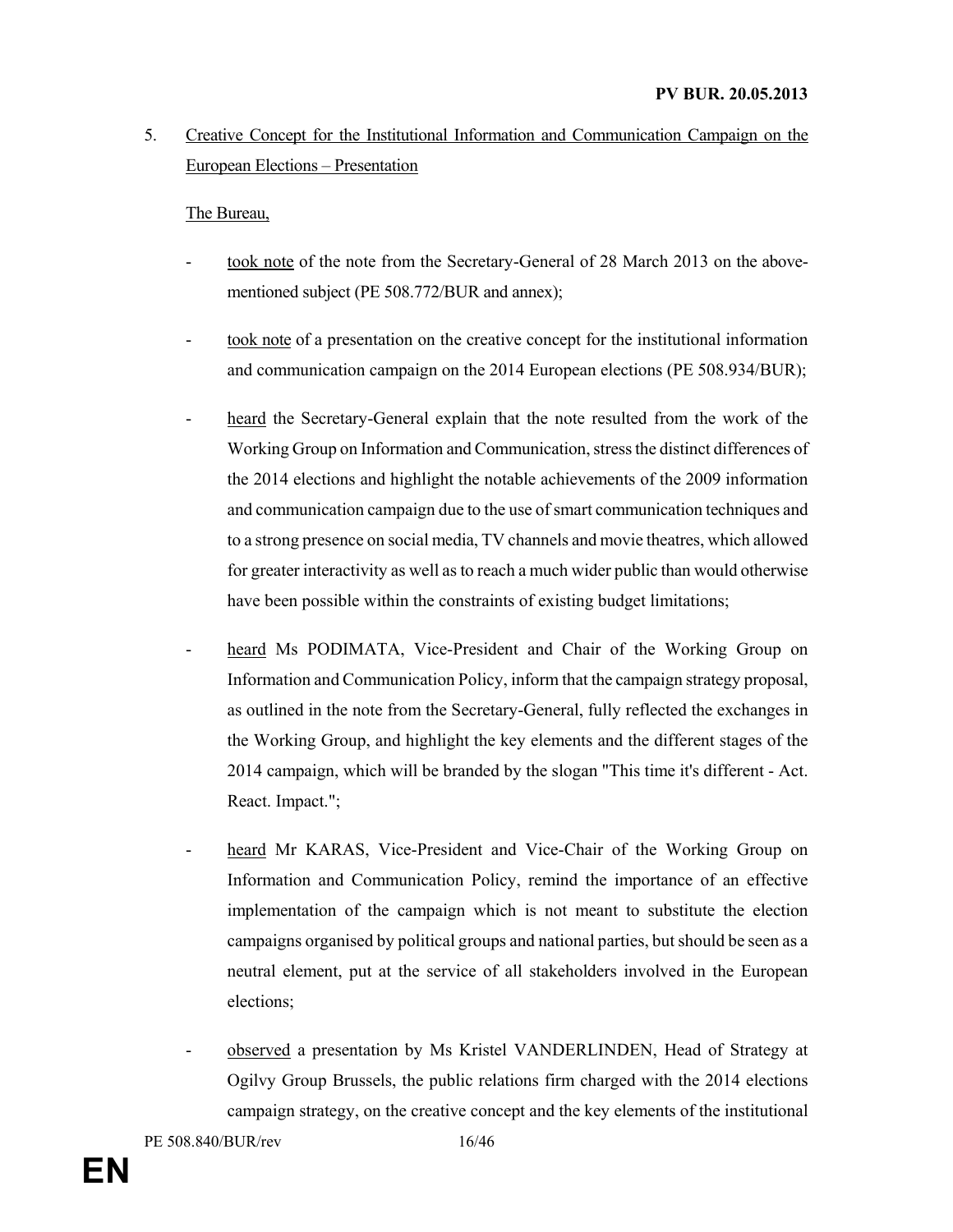information and communication campaign, including two videos ("mood films") giving an overview of the main visual elements to be implemented;

- held an exchange of views with the participation of Mr MARTÍNEZ, Mr WIELAND, Mr VLASÁK, Mr VIDAL-QUADRAS, Vice-Presidents, and Mr LIBERADZKI and Ms GERINGER DE OEDENBERG, Quaestors, noting inter alia:
	- overall agreement on the creative concept and the main elements of the proposed institutional information and communication campaign;
	- enquiries on the feasibility and effectiveness of translating the campaign slogan "ACT. REACT. IMPACT." into all official languages, and recommendations not to opt for literal translations, but to find in each language the words best suited to convey the desired message;
	- the importance of reaching the maximum number of citizens with a neutral, institutional campaign while avoiding any element that hints to Parliament as being marked by division or confrontation;
	- the need for a more prominent inclusion of images from the European Parliament and its name and logo, as well as the word "elections" in some of the proposed visual elements;
	- enquiries on the choice of the images to appear in the promotional videos, which have to be carefully selected in order to fully respect the neutrality of the campaign, while at the same time covering as much as possible all facets of European society;
	- the need to include in the campaign highly successful events such as the Open Days, to involve whenever possible the EP Information Offices and to ensure a better and more efficient organisation of the election evening in Brussels;
	- enquiries on the budgetary aspects of the proposed campaign;
- heard the President stress that he would, for personal reasons, abstain from featuring in the campaign by any means;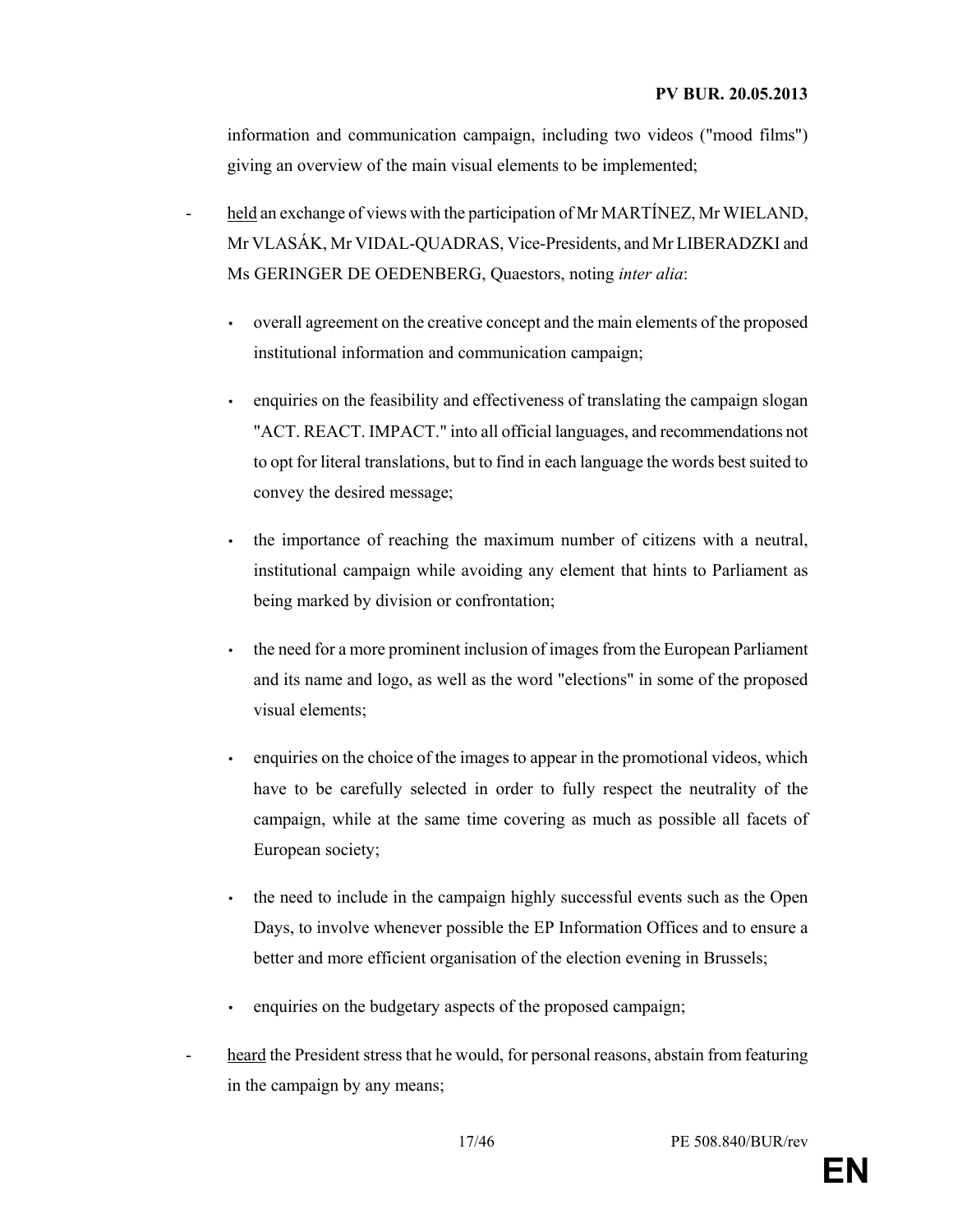#### PV BUR. 20.05.2013

- endorsed unanimously the proposed creative concept for the institutional information and communication campaign for the 2014 European elections, and instructed the Working Group on Information and Communication to take into consideration the above-mentioned suggestions and remarks and develop a well balanced compromise.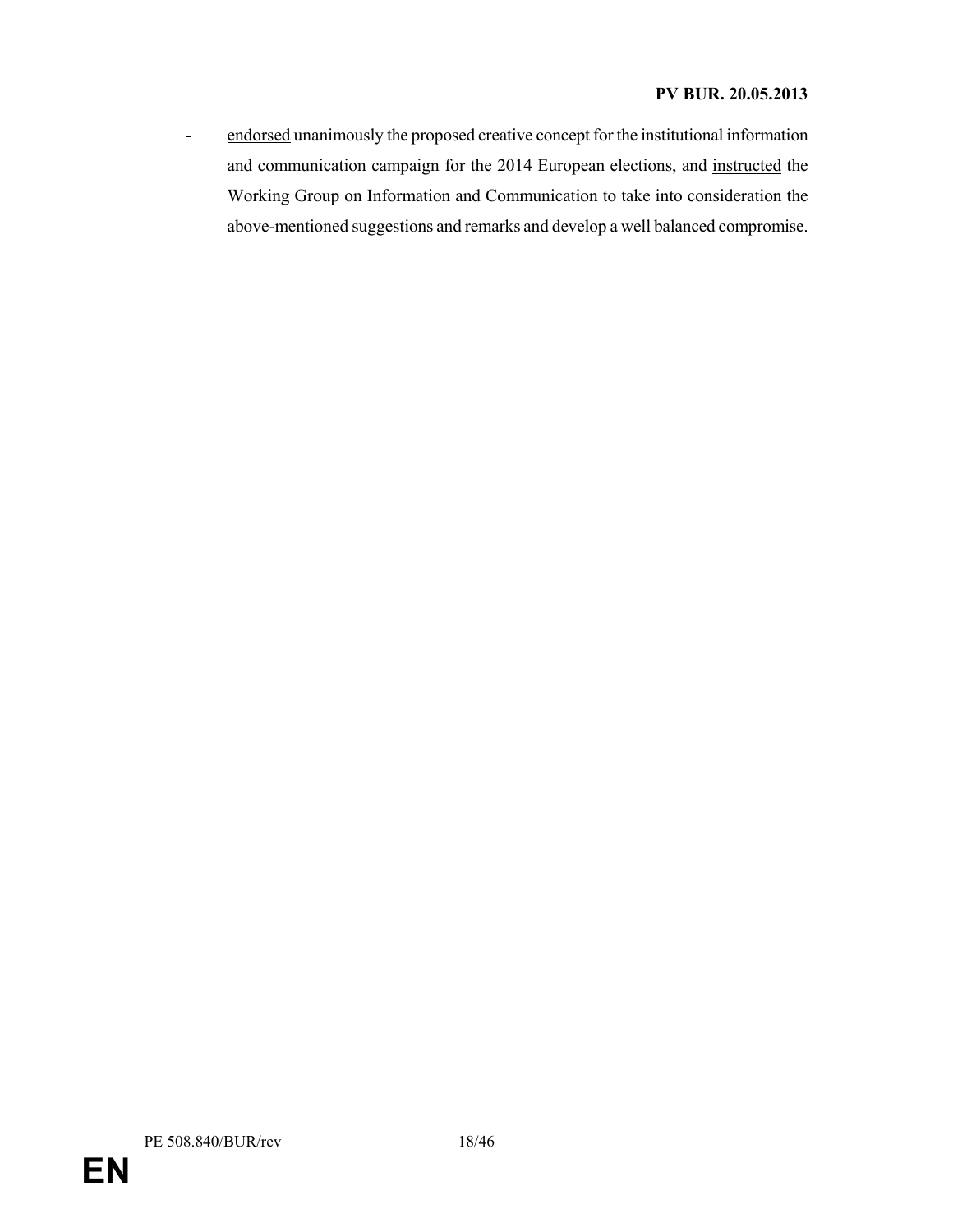#### From 20.51 hours, in camera

6. Staff matters

#### 6.1 Launching of procedures for filling the posts of Directors-General

The Bureau, meeting in camera,

- heard the Secretary-General explain that following the decisions taken earlier by the Bureau on the structural changes for the EP General Secretariat it is now necessary to launch the procedures for filling the following posts of Director-General so that the agreed timetable can be respected:
	- DG Presidency
	- DG Parliamentary Research Services
- heard the Secretary-General further note that due to the impending retirement of the Jurisconsult at the end of the year, also the procedure for filling the post of Jurisconsult should be launched;
- agreed unanimously with the proposals from the Secretary-General.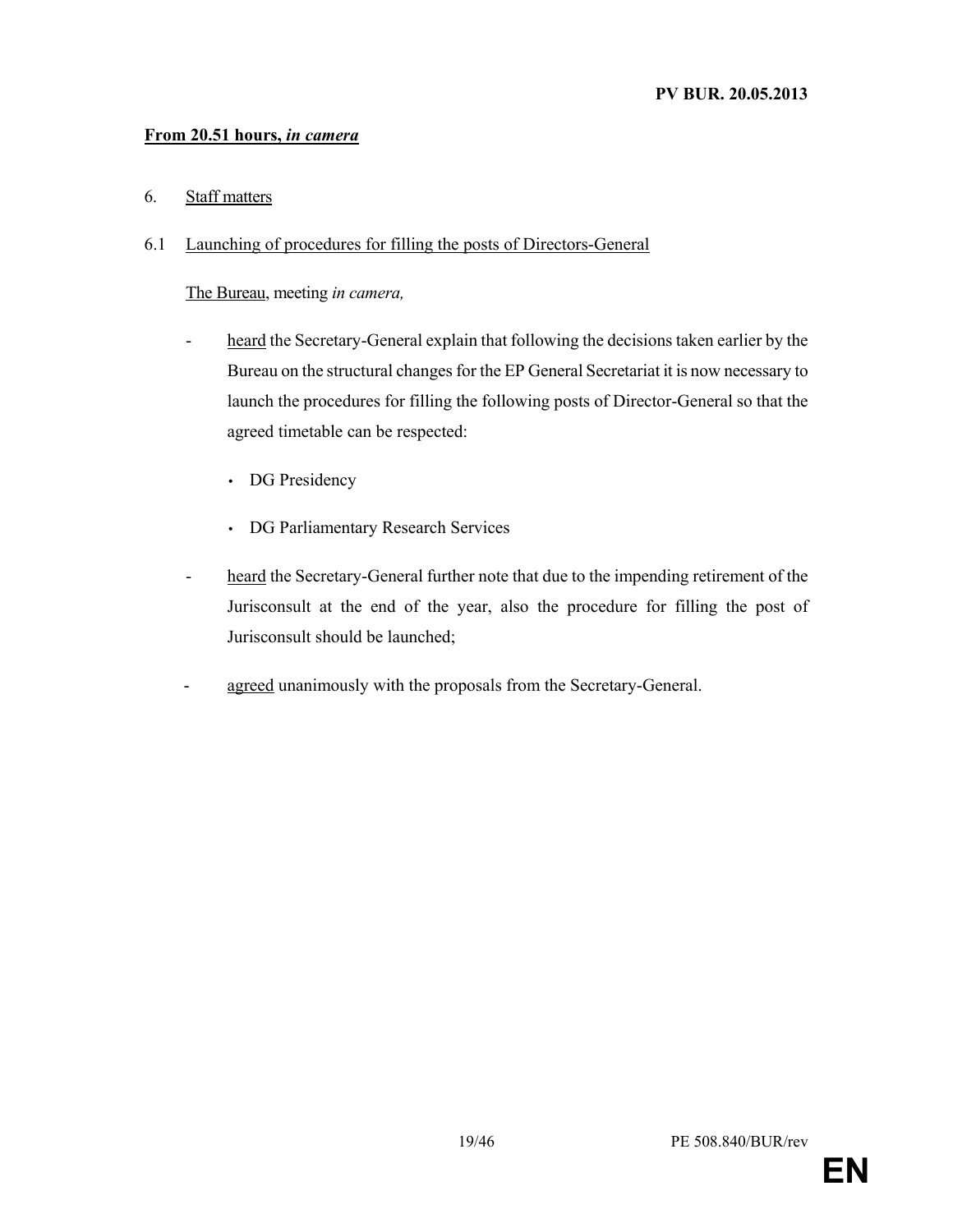#### B. DECISIONS WITHOUT DEBATE

#### 7. Improving the visitors' facilities in Strasbourg – Note from the Secretary-General

- took note of a note dated 8 May 2013 from the Secretary-General, on the abovementioned subject (PE 508.909/BUR);
- approved the strategy for improving visitor-reception arrangements at the European Parliament in Strasbourg, as endorsed by the Bureau at its Away Days;
- instructed the Secretary-General to present to the Bureau the results of feasibility studies concerning the logistical and financial implications of these projects for Parliament;
- instructed the Secretary-General to make preparations for close cooperation with the Mémorial d'Alsace-Moselle and the Port of Strasbourg and to explore the scope for cooperation with the City of Strasbourg and the other European institutions with premises in Strasbourg with a view to creating a 'European itinerary'.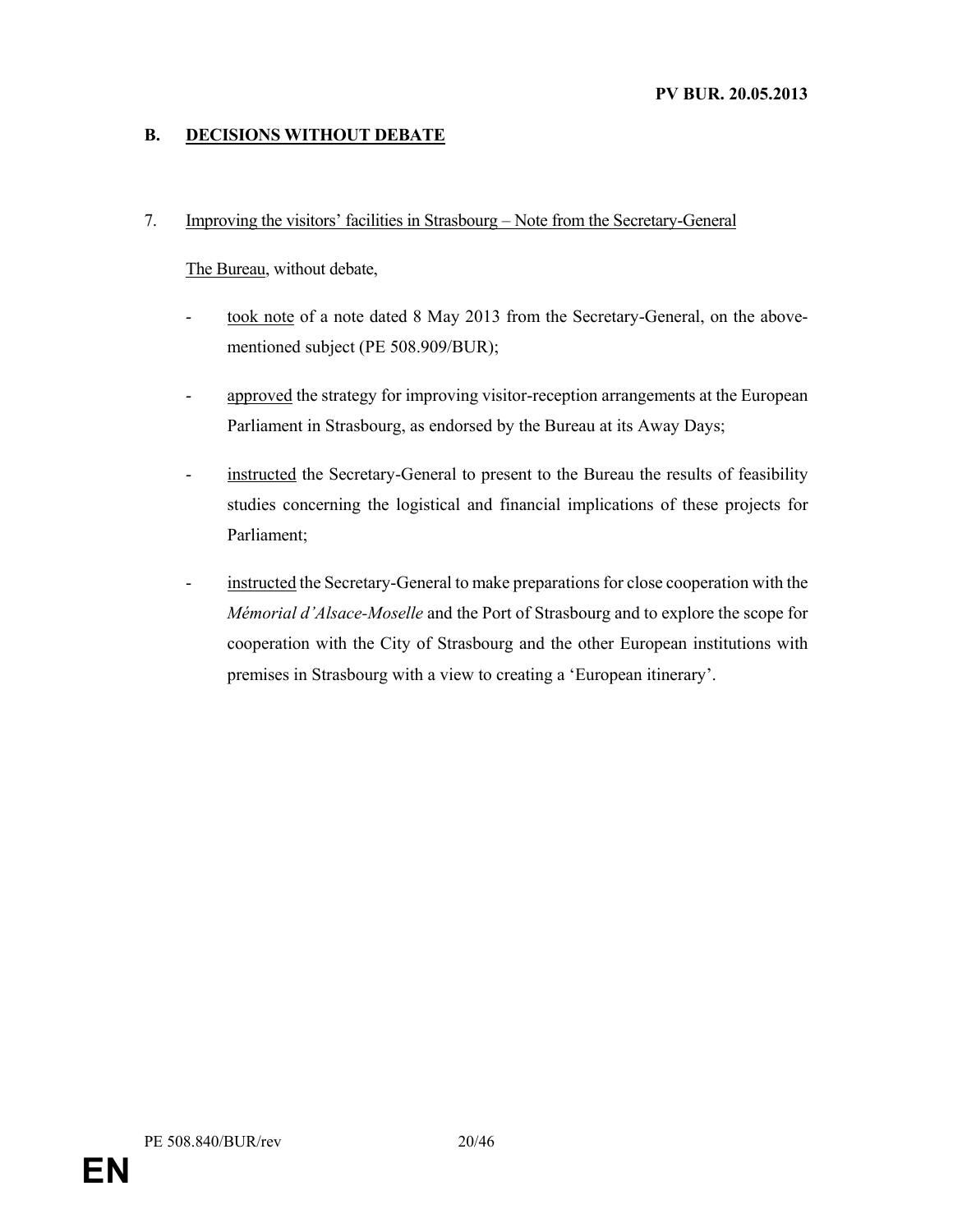#### 8. Organisation of Citizen's Agora on Youth Unemployment in November 2013 in Brussels - Note from the Secretary-General

The Bureau, with debate,

- took note of the note dated 11 April 2013, from the Secretary-General, on the abovementioned subject (PE 508.907/BUR and financial statement);
- heard Mr VLASÁK, Vice-President, express his reservation against this Agora project;
- heard Mr MARTÍNEZ, Vice-President, stress that a three languages interpretation regime would not be appropriate for a conference dedicated to unemployed youth, as they could not be expected to master the necessary language skills, and propose to approve options b) or c) instead (6 or 23 languages regime), as detailed in the financial statement;
- heard the President recall that a 23 language regime would cost the Parliament  $\epsilon$ 229.320, versus  $\epsilon$  50.960 for a 6 language regime, and therefore propose to approve the option covering six languages and to consider whether to choose among the official languages of the countries with the highest rates of youth unemployment;
- approved the modalities of the event, including option b) concerning the interpretation arrangements;
- approved the financial statement, including the choice of arrangements.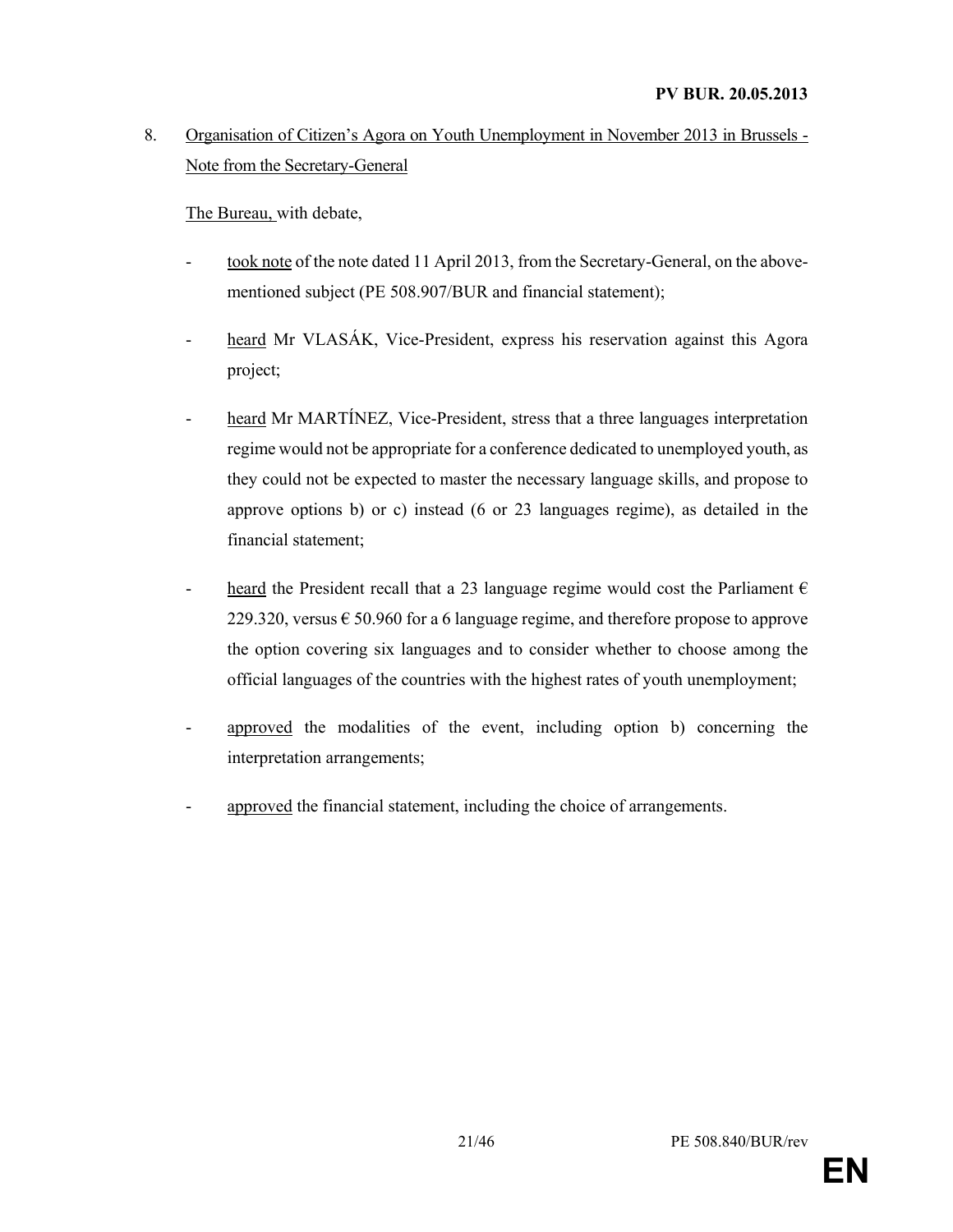#### 9. EMAS - Revision of Manual - Note from the Secretary-General

- took note of a note dated 2 May 2013, from the Secretary-General, on the abovementioned subject (PE 508.901/BUR and annexes);
- adopted the revised version of the Environmental Manual of the Environmental Management System of the European Parliament, annexed to the Secretary-General's note;
- instructed the Secretary-General to keep the Environmental Manual updated and to continue implementing the Environmental Policy adopted by the Bureau;
- instructed the Secretary-General to keep the Bureau regularly informed by way of submission of the Environmental Management Review;
- took note of the 2011 Environmental Management Review, attached to the Secretary-General's note.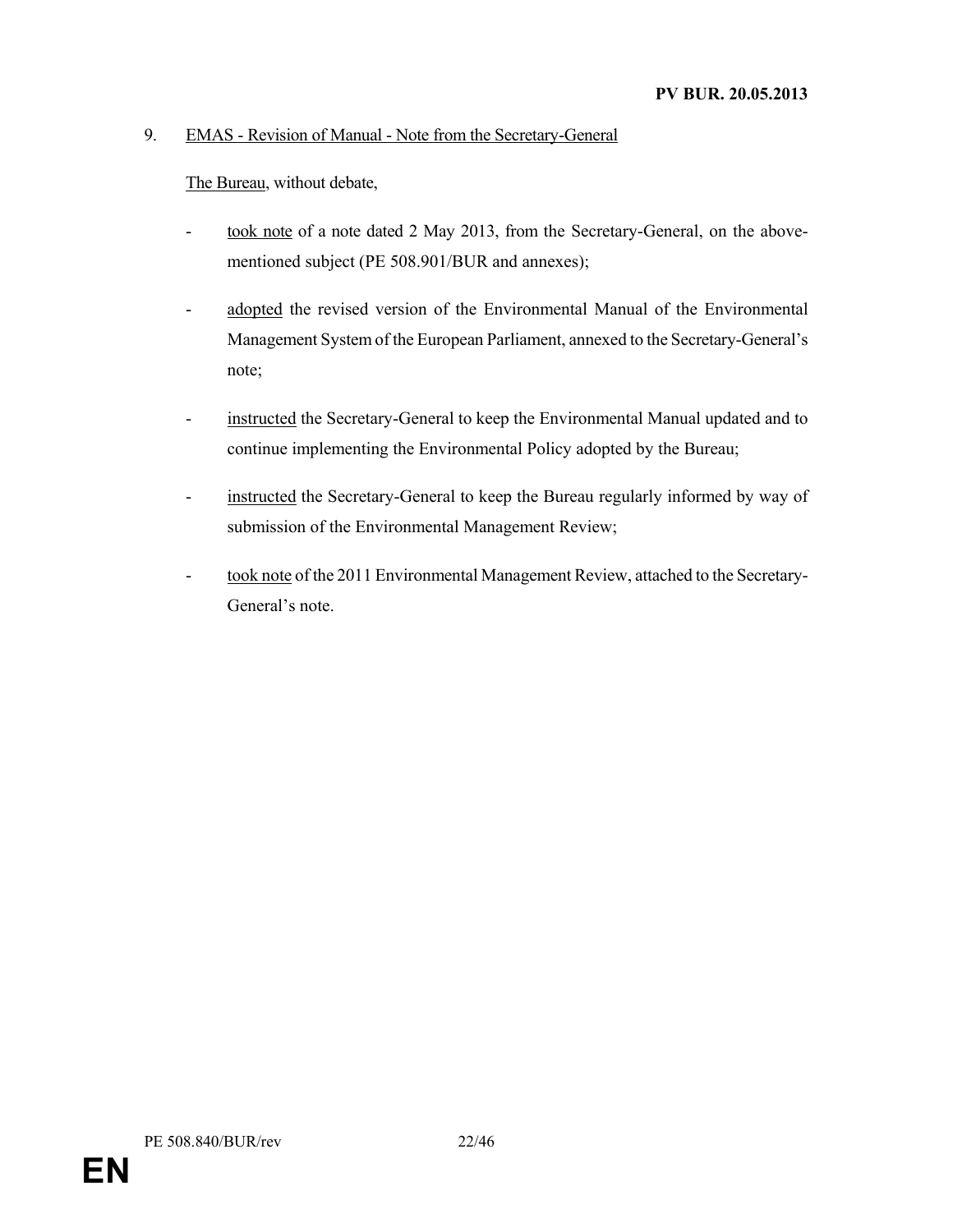10. Ninth annual report on Parliament's historical archives and the work of the Archive and Documentation Centre (Cardoc) – 2012 - Note from the Secretary-General

The Bureau, without debate,

- took note of the note dated 28 March 2013, from the Secretary-General, on the abovementioned subject (PE 508.821/BUR and annex);
- took note of the Ninth annual report on Parliament's historical archives, and;
- authorised its distribution, notification to the other Institutions and publication on Parliament's intranet and website.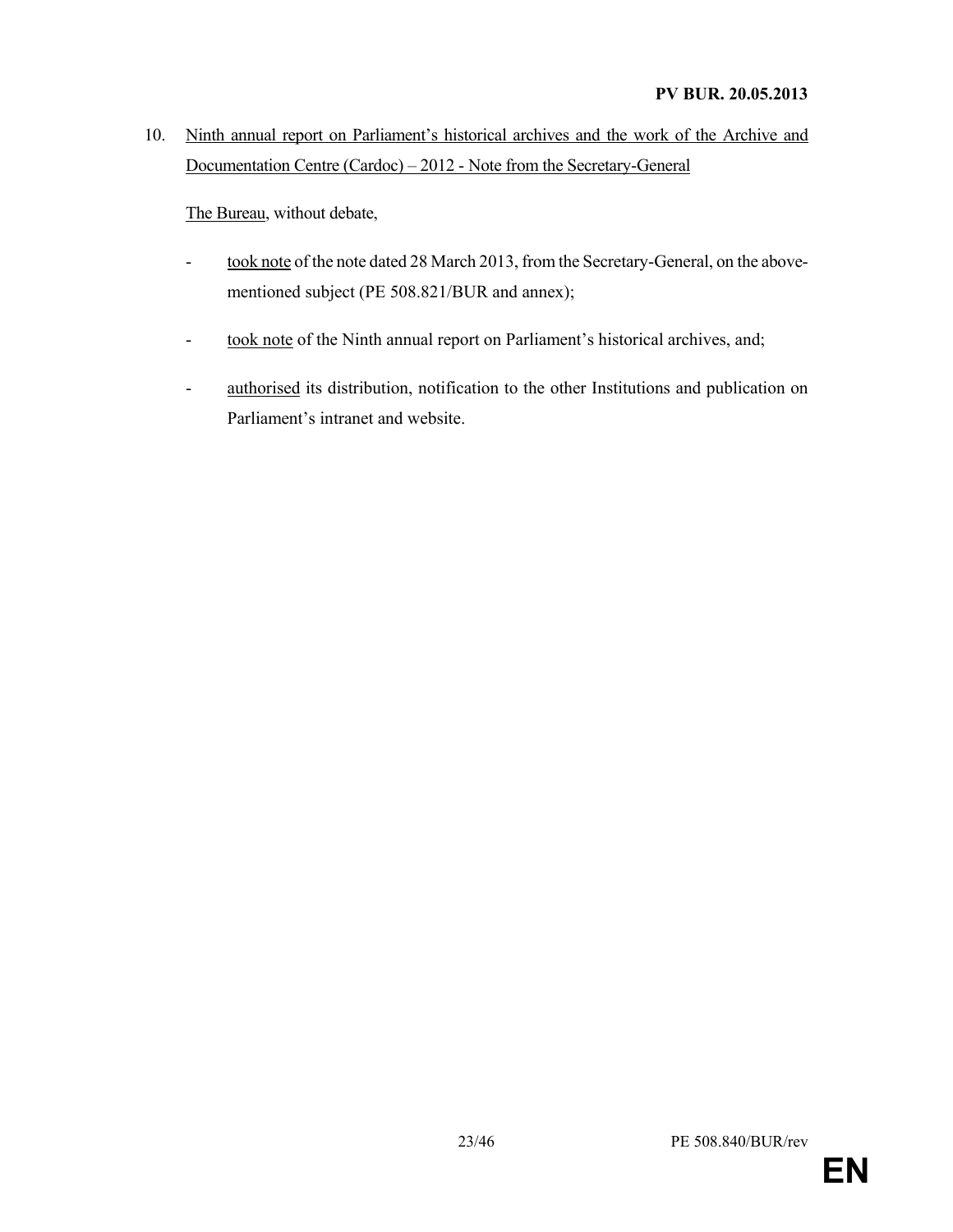#### 11. 2012 Annual Report on access to documents – Note from the Secretary-General

- took note of a note dated 7 May 2013, from the Secretary-General, on the abovementioned subject (PE 508.908/BUR and annex);
- approved the draft 2012 Annual Report on the implementation within Parliament of Regulation (EC) No 1049/2001 on access to documents;
- requested that the draft 2012 Annual Report on the implementation within Parliament of Regulation (EC) No 1049/2001 be forwarded by the President to the Committee on Civil Liberties, Justice and Home Affairs, as the Bureau's contribution in accordance with Rule 104(7) of the Rules of Procedure.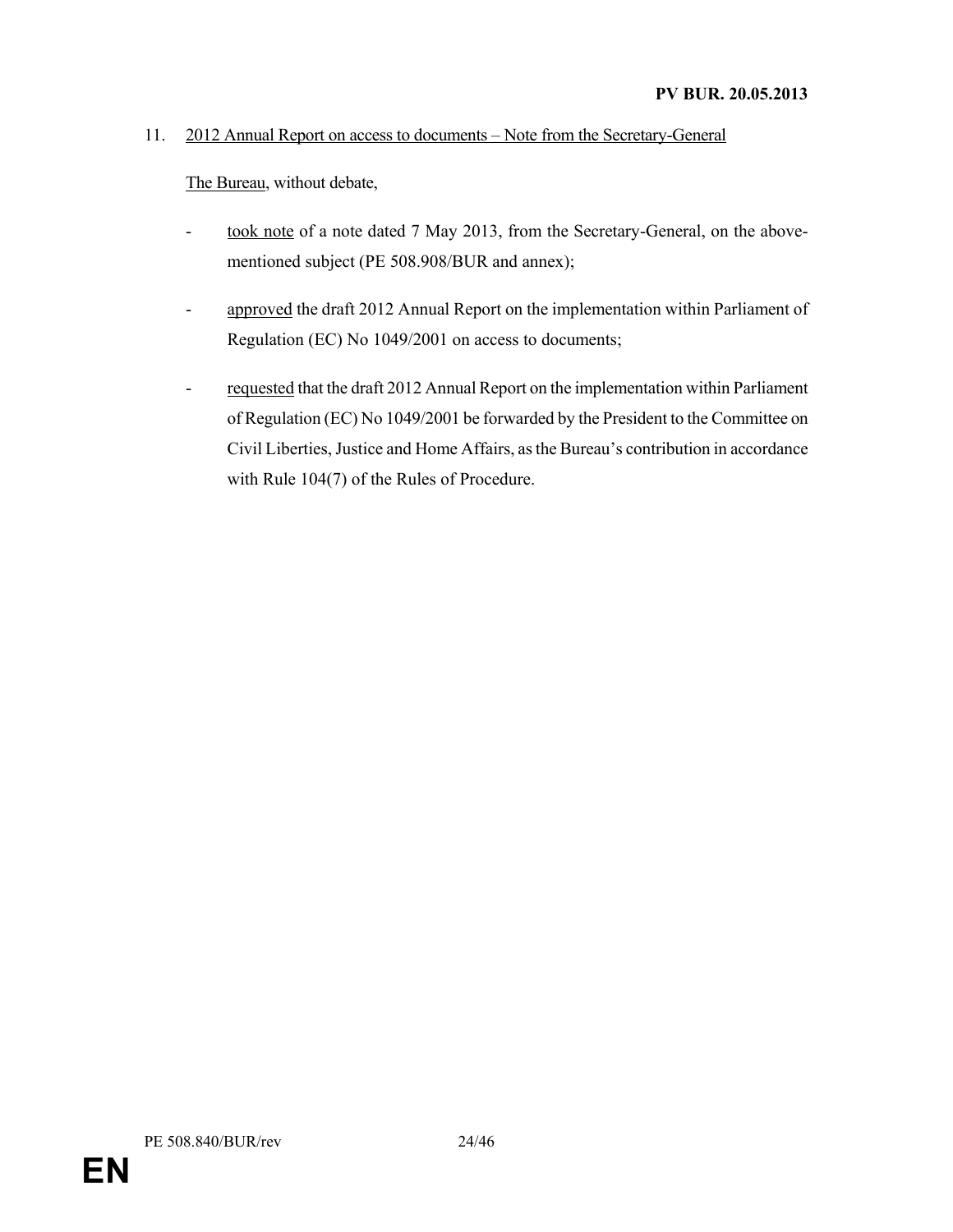12. Request from the European Twowheel Retailers' Association (ETRA) to use the Esplanade Solidarność 1980 on 17 and 18 September 2013 for an exhibition and demonstration event on 'Sustainable2Wheels' in the framework of the European Mobility Week – Letter from Ms DURANT, Vice-President responsible

The Bureau, without debate,

- took note of a request from the European Twowheel Retailers' Association (ETRA) to use the Esplanade Solidarność 1980 on 17 and 18 September 2013 for an exhibition and demonstration event on 'Sustainable2Wheels' in the framework of the European Mobility Week 2013;
- took note of a letter dated 17 April 2013, from Ms DURANT, Vice-President responsible for relations with the Belgian authorities, recommending to the Bureau to deliver a favourable opinion (PE 508.871/BUR and annexes);
- approved the event in question, in line with the recommendation from Ms DURANT, Vice-President, and instructed DG Communication to proceed with the necessary arrangements.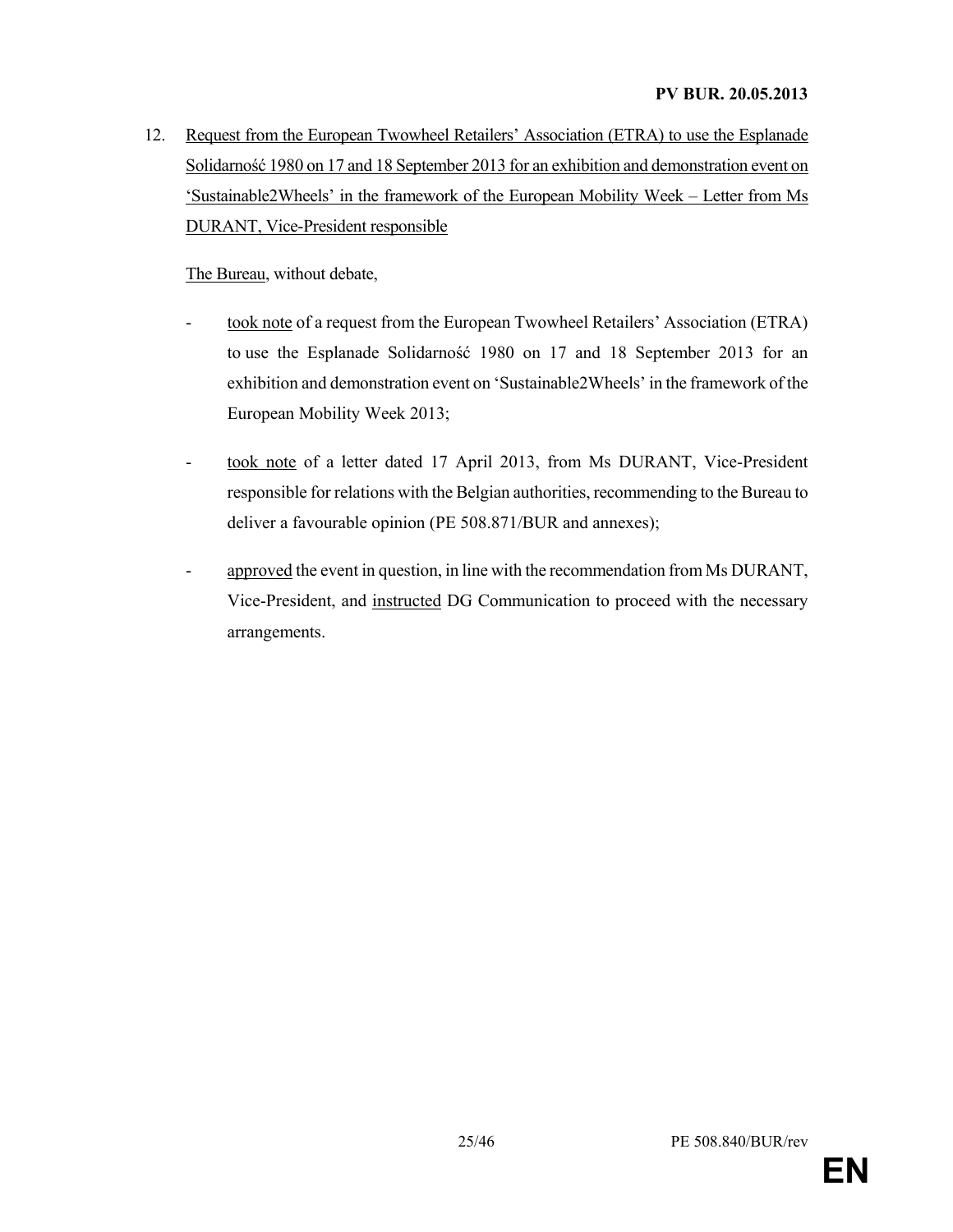13. Request from the Committee on Civil Liberties, Justice and Home Affairs to authorise a derogation from the limits laid down in Article 14(1) of the Code of Conduct on Multilingualism for the own-initiative report on the Situation of Fundamental Rights: standard and practices in Hungary – Letter from Mr LÓPEZ AGUILAR, Chair of the Committee concerned

- took note of a letter dated letter dated 22 April 2013 from Mr LÓPEZ AGUILAR, Chair of the Committee on Civil Liberties, Justice and Home Affairs, on the abovementioned subject (PE 508.877/BUR and financial statement);
- heard Mr VIDAL-QUADRAS, Vice-President, express his concern that granting such a derogation might create a precedent for similar requests, which could be introduced for reasons of political visibility in the run-up of the 2014 European elections and therefore propose that the request be denied;
- heard Ms DURANT, Vice-President, stress that the request from the Committee on Civil Liberties, Justice and Home Affairs is exceptional and therefore justifiable and should not constitute a precedent for similar requests, thus proposing that the requested derogation be granted;
- held a brief exchange of views with the participation of Mr MARTÍNEZ, Mr WIELAND, Vice-Presidents, and the President;
- took note that Mr SURJAN, Vice-President, who had left the meeting earlier, had given his proxy vote to Mr VIDAL-QUADRAS in line with the applicable arrangement;
- decided, by majority, to authorise the requested derogation to increase by 45 pages the annual reserve of the Committee on Civil Liberties, Justice and Home Affairs for translations for the year 2013, in order to cover five working documents and a draft report..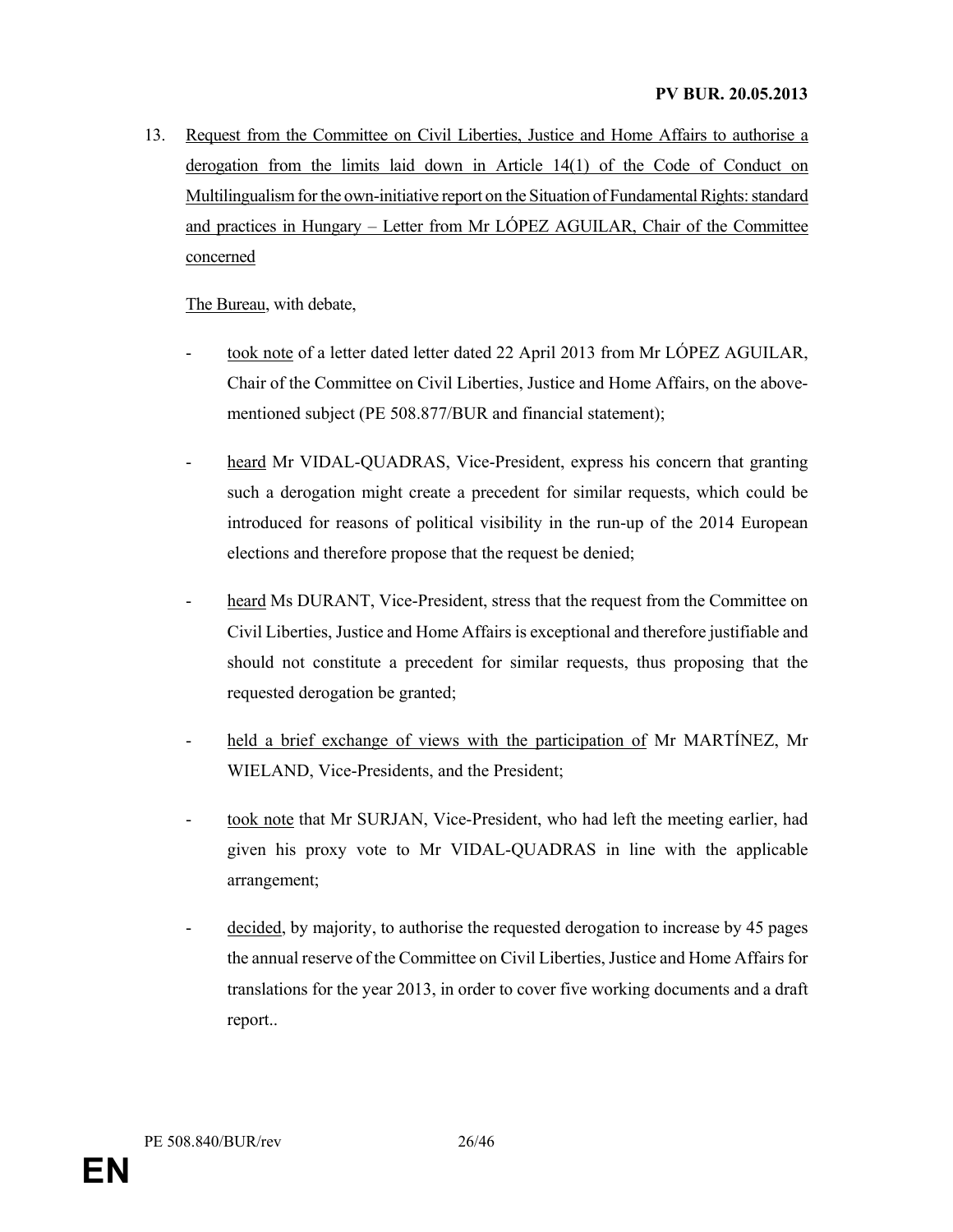#### Committee delegations within the EU and applicant countries

14. Request to send a STOA delegation of up to three members to visit the CEA premises (Commissariat à l'énergie atomique et aux énergies alternatives) in Grenoble and Chambery from 23 to 24 May 2013 – Letter from Mr CORREIA DE CAMPOS, Chair of the STOA Panel

- took note of a letter dated 3 April 2013 from Mr CORREIA DE CAMPOS, Chair of the STOA Panel, requesting authorisation for up to three Panel members to visit the CEA premises (Commissariat à l'énergie atomique et aux énergies alternatives) in Grenoble and Chambery from 23 to 24 May 2013, including journey times (PE 508.777/BUR, annexes and financial statement);
- noted that the Members concerned will leave Strasbourg on Thursday 23 May 2013 after the end of the part-session;
- granted the authorisation requested.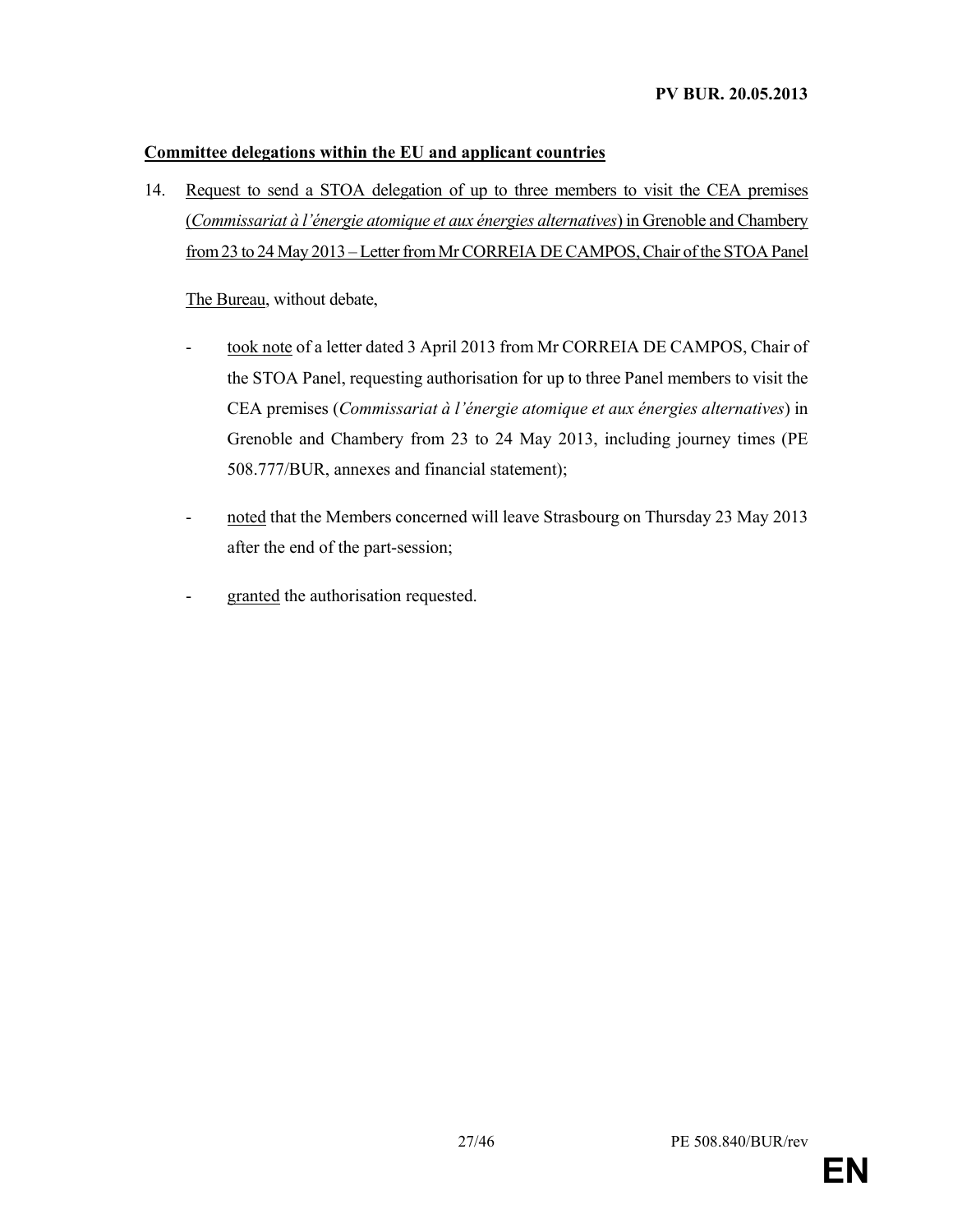15. Request from the Committee on Petitions for authorisation for a fact-finding visit to Lower Silesia, Poland, from 29 to 31 May 2013 – Letter from Ms MAZZONI, Chair of the Committee concerned

The Bureau, with debate,

- took note of a letter dated 4 April 2013 from Ms MAZZONI, Chair of the Committee on Petitions, requesting authorisation to send a delegation composed of three official Members, plus two accompanying Members elected in Poland, on a fact-finding mission to Lower Silesia (Poland) from 29 to 31 May 2013, including journey times (PE 508.779/CPG, annex and financial statement);
- noted that the visit does not feature in the 2013 programme of travel by Committee delegations outside Parliament's places of work, which was approved by the Bureau on 4 February 2013;
- noted that the dates of the visit coincide with a period set aside mainly for Committee meetings;
- noted the recommendation of the Conference of Presidents given on 18 April 2013;
- heard Mr PROTASIEWICZ, Vice-President, suggest that, as 30 May is a public holiday in Poland, this would impede the members of the delegation to meet with Polish officials and therefore propose that the delegation be re-scheduled to other dates;
- heard Mr McMILLAN-SCOTT, Vice-President and Ms GERINGER DE OEDENBERG, Quaestor, suggest to allow the visit to go ahead on the requested dates as the visit had already been deferred once and any processions and other celebrations would take place only in the morning and only meetings with petitioners had been scheduled for 30 May;
- heard the President indicate that his private office would contact Ms MAZZONI, Chair of the Committee on Petitions, with a view to resolving the matter;
- subject to the above mentioned condition, granted the authorisation requested, it being understood that interpretation facilities shall be provided into one language

PE 508.840/BUR/rev 28/46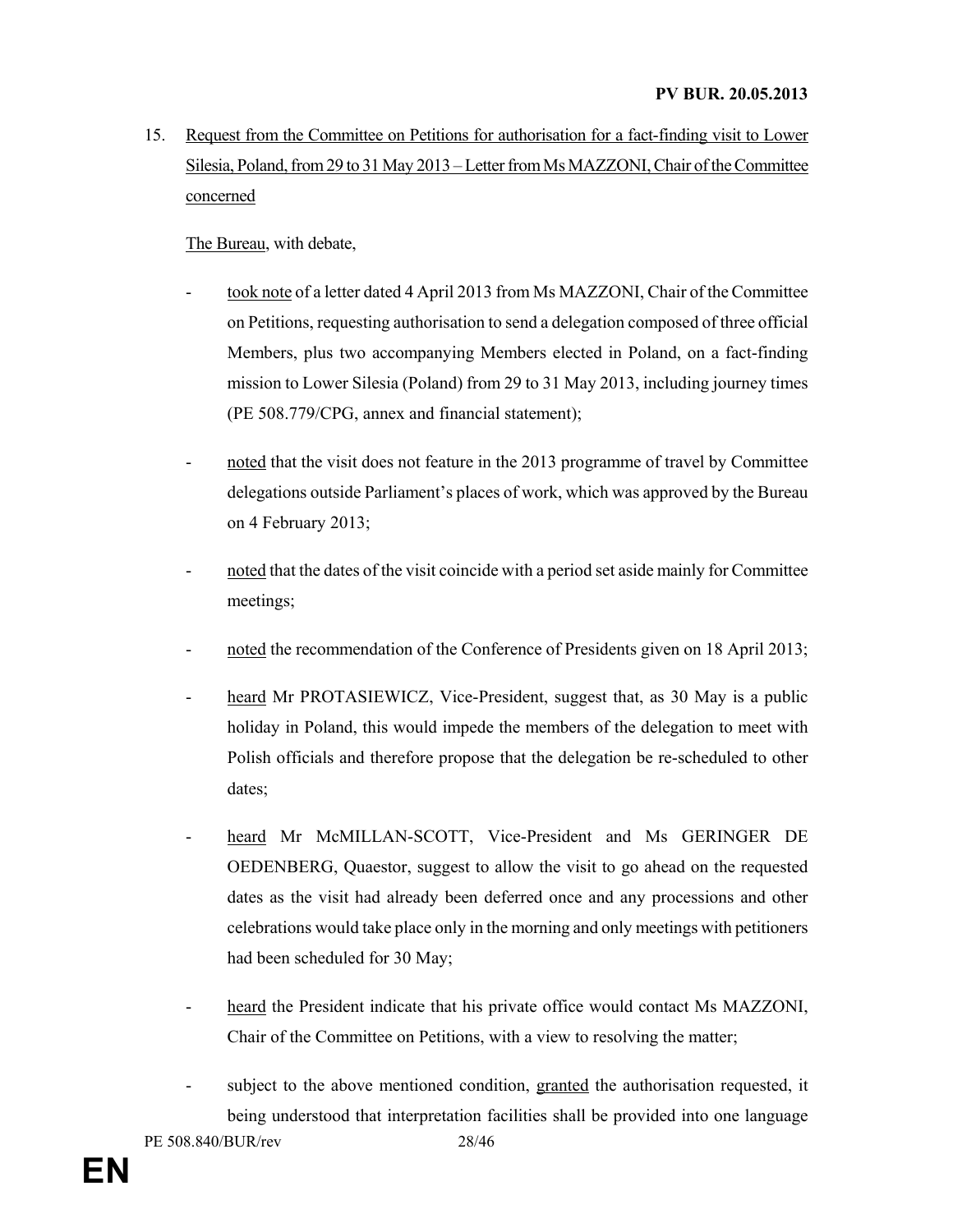only, in conformity with Article 6(2) of the applicable Rules, and that the Committee's quota for travel within the European Union and the applicant countries is respected.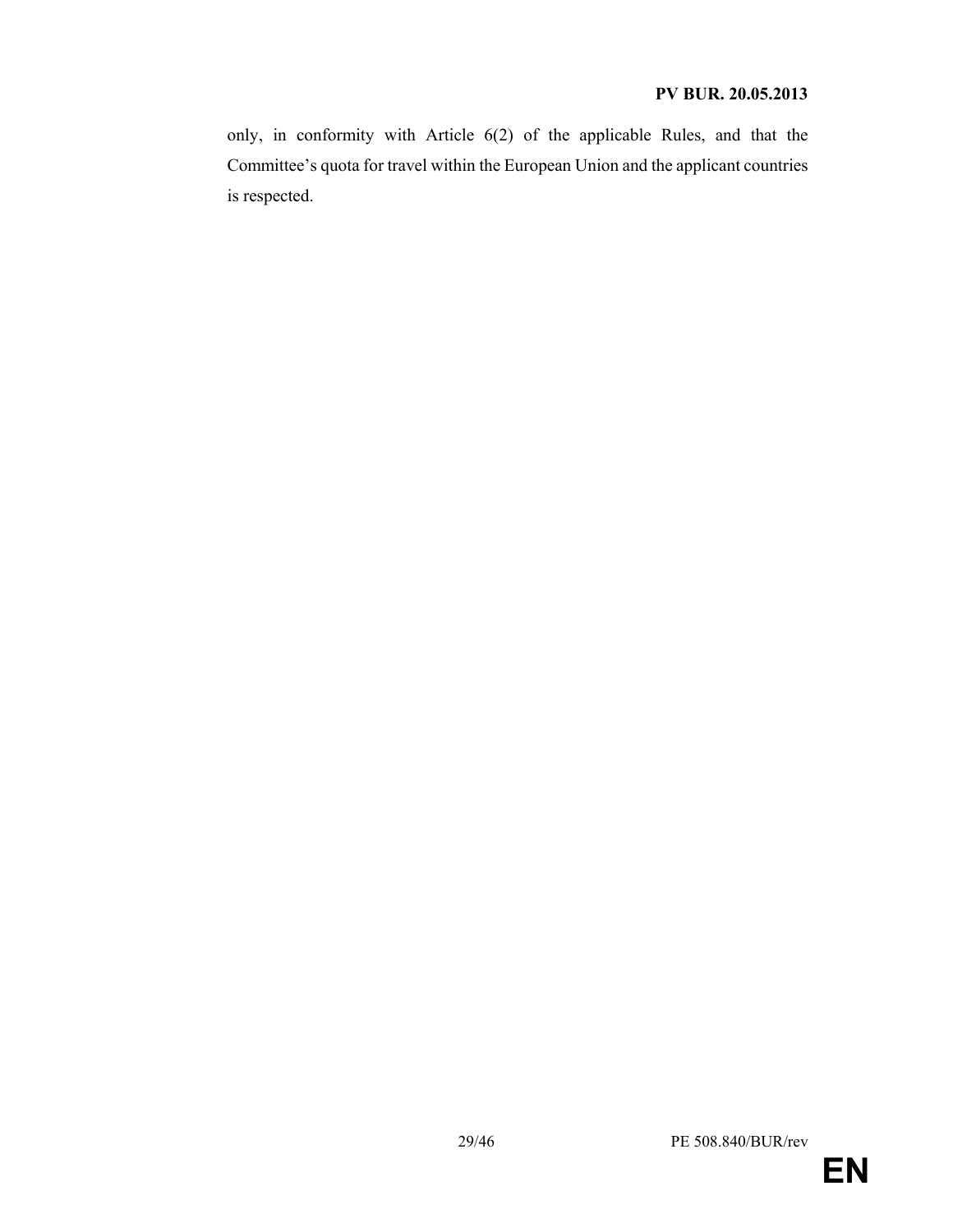16. Request from the Committee on Foreign Affairs and the Delegation for relations with Switzerland and Norway and to the EU-Iceland Joint Parliamentary Committee and the European Economic Area Joint Parliamentary Committee to reschedule their visit to Reykjavik, Iceland, to 27-28 June 2013 – Letter from Mr BROK, Chair of the AFET Committee and Mr GALLAGHER, Chair of the SINEEA Delegation

- noted the letter dated 27 March 2013 co-signed by Mr BROK, Chair of the Committee on Foreign Affairs and Mr GALLAGHER, Chair of the Delegation for relations with Switzerland and Norway and to the EU-Iceland Joint Parliamentary Committee and the European Economic Area (EEA) Joint Parliamentary Committee (SINEEA), requesting authorisation to defer to 27-28 June 2013, excluding journey times, the sending of a joint delegation to Reykjavik (Iceland) composed of up to five Members of the AFET Committee (including its Chair travelling out-of-quota pursuant to Article 2(3) of the applicable Rules) and five Members of the SINEEA Delegation Iceland Working Group (visit initially scheduled for week 25) (PE 505.060/CPG and financial statement);
- noted that the new dates coincide with a period which includes a day set aside for Committee and political group meetings;
- noted that participating Members will leave Brussels after the end of the meetings of their respective political groups on Wednesday 26 June 2013;
- commended the AFET Committee and the SINEEA Delegation for organising the joint visit;
- noted the recommendation given by the Conference of Presidents on 18 April 2013;
- noted the reasons provided for the deferral of the visit;
- approved the sending of a five-Member delegation of the AFET Committee to Reykjavik on 27-28 June 2013 as part of the above-mentioned joint visit, it being understood that interpretation facilities shall be provided into one language only (pursuant to Article 6(2) of the applicable Rules) and that the Committee's quota for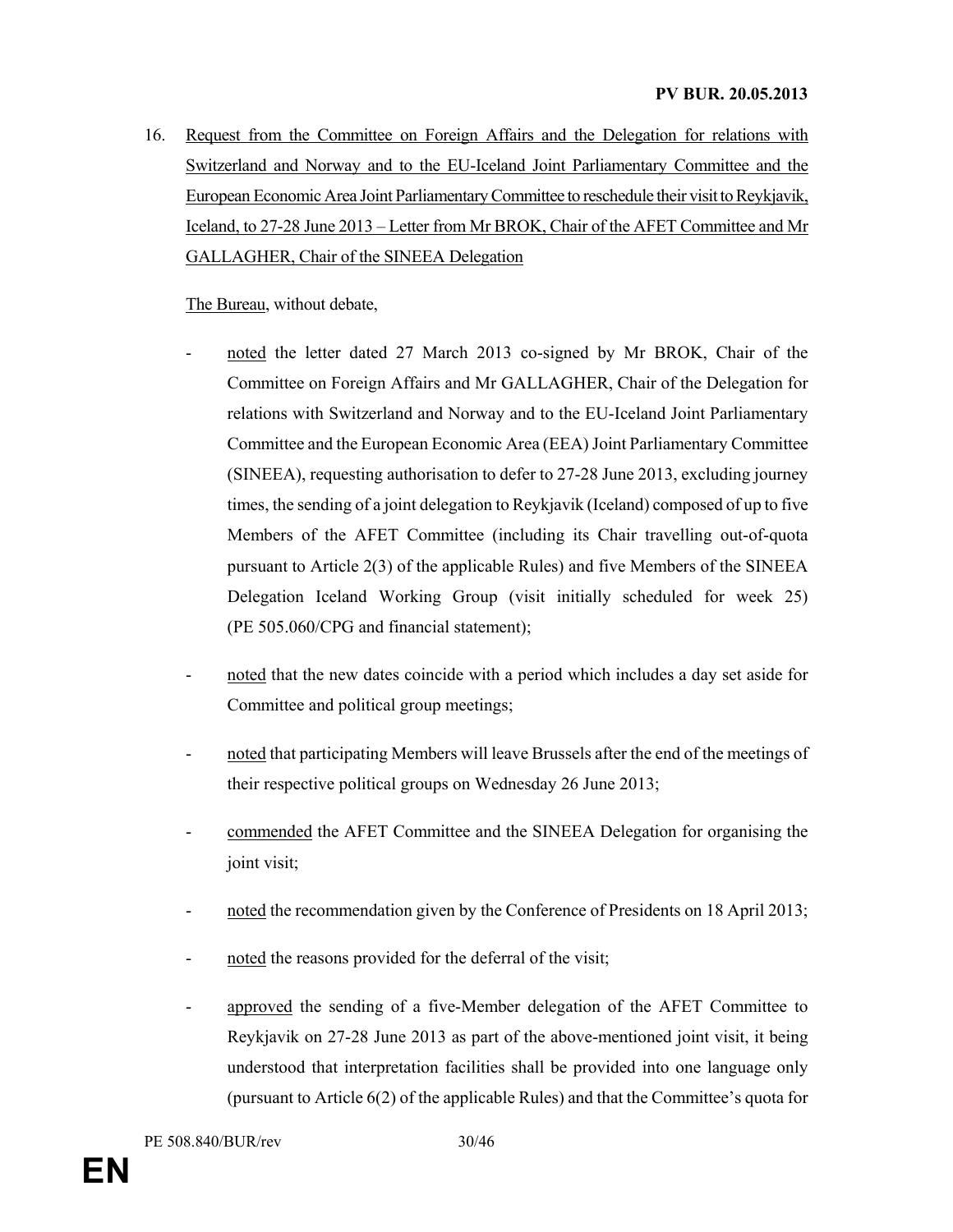travel within the European Union and the applicant countries is respected;

- requested the Committee to send to the President the list of participants and the draft programme in good time prior to the delegation's departure, as required by Article 10 of the applicable Rules.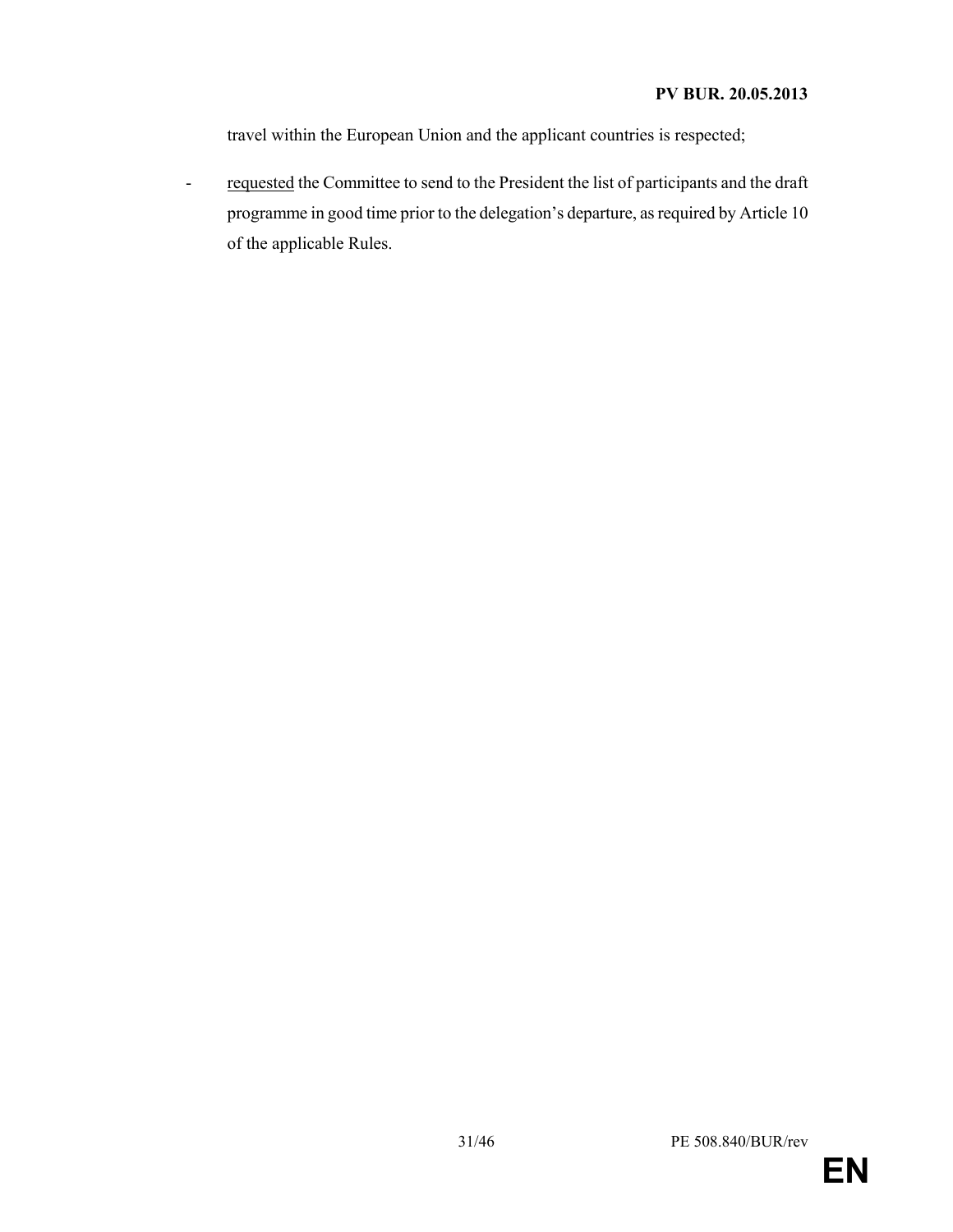#### Committee delegations outside the EU and applicant countries

17. Request from the Committee on Foreign Affairs to reschedule its visit to Bosnia and Herzegovina to 20-21 June 2013 – Letter from Mr BROK, Chair of the Committee concerned

- took note of a letter dated 27 March 2013 from Mr BROK, Chair of the Committee on Foreign Affairs, requesting authorisation to defer to 19-21 June 2013, including journey times, the sending of a five-Member delegation to Bosnia and Herzegovina (BiH), which features in the 2013 programme of travel by committee delegations outside Parliament's three places of work scheduled for Week 14 (PE 505.059/CPG and financial statement);
- noted that the proposed new dates coincide with a period mainly set aside for Committee meetings;
- noted the recommendation given by the Conference of Presidents on 18 April 2013;
- approved, on account of the reasons provided, the new dates of the visit, on the understanding that interpretation facilities shall be provided into one language only pursuant to Article 6(2) of the applicable Rules and that the Committee's quota for travel outside the European Union and the applicant countries is respected;
- requested the Committee to send to the President the draft programme and the list of participants in good time prior to the delegation's departure, as required by Article 10 of the applicable Rules.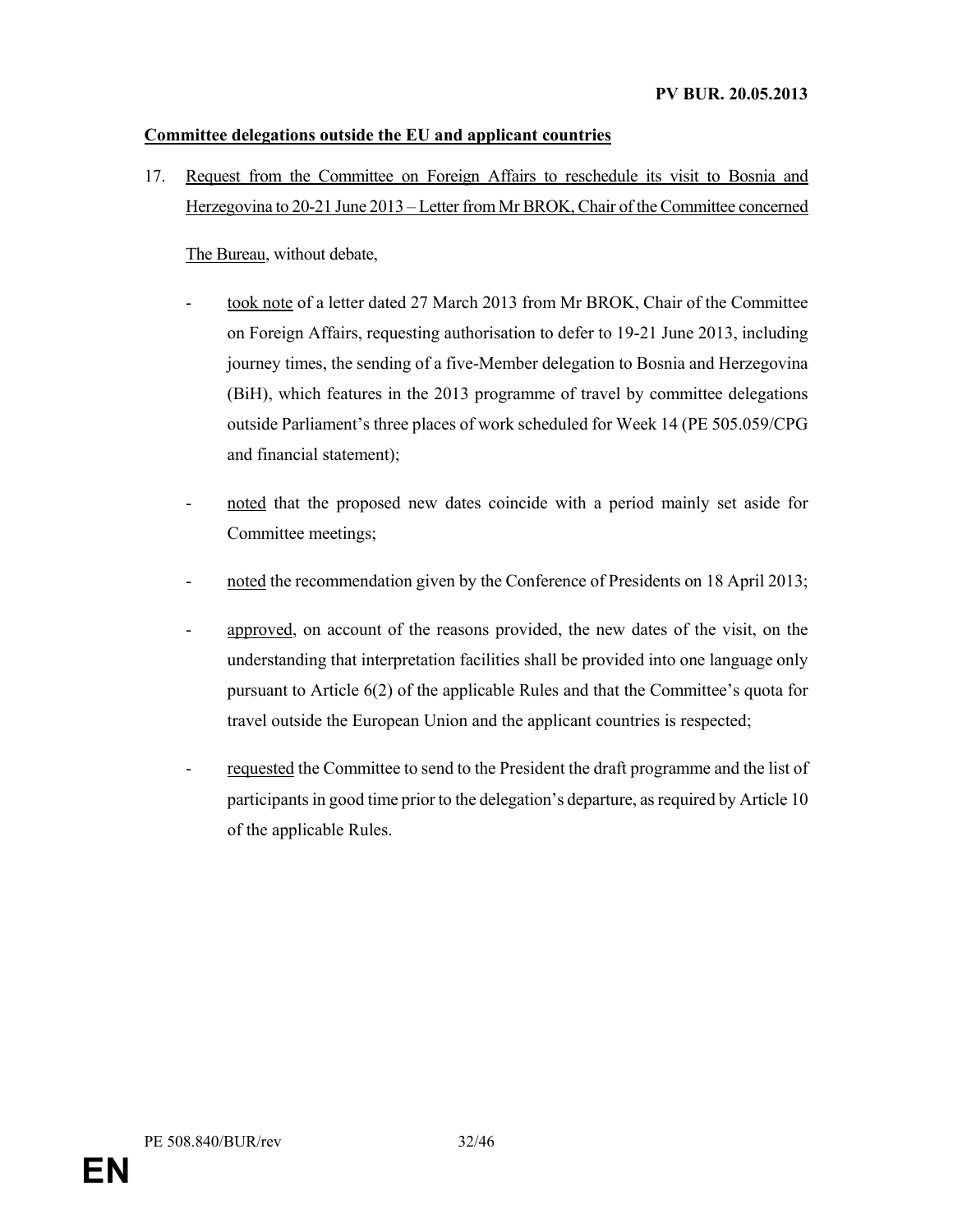18. Request from the Committee on Development to send a delegation to the UN General Assembly Millennium Development Goals Review Summit, to take place on 25 September 2013 in New York, USA – Letter from Ms JOLY, Chair of the Committee concerned

The Bureau, without debate,

- took note of a letter dated 11 April 2013 from Ms JOLY, Chair of the Committee on Development, requesting authorisation to send a delegation composed of nine Members, including the Chair travelling out-of-quota pursuant to Article 2(3) of the applicable Rules, to the UN General Assembly (UNGA) Millennium Development Goals (MDGs) Review Summit, to take place in New York on 25 September 2013, and to hold bilateral meetings on the day before (PE 508.834/CPG and financial statement);
- noted that the date of the Summit coincides with a period set aside for Committee meetings;
- noted the recommendation given by the Conference of Presidents on 16 May 2013;
- approved the request, provided that the Committee's quota for travel outside the European Union and the applicant countries is respected and on the understanding that interpretation facilities shall be provided into one language only as required by Article 6(2) of the above-mentioned Rules;
- invited the President to request the Commission and the Council Presidency to include the nine Members in question into the European Union's delegation to the Summit.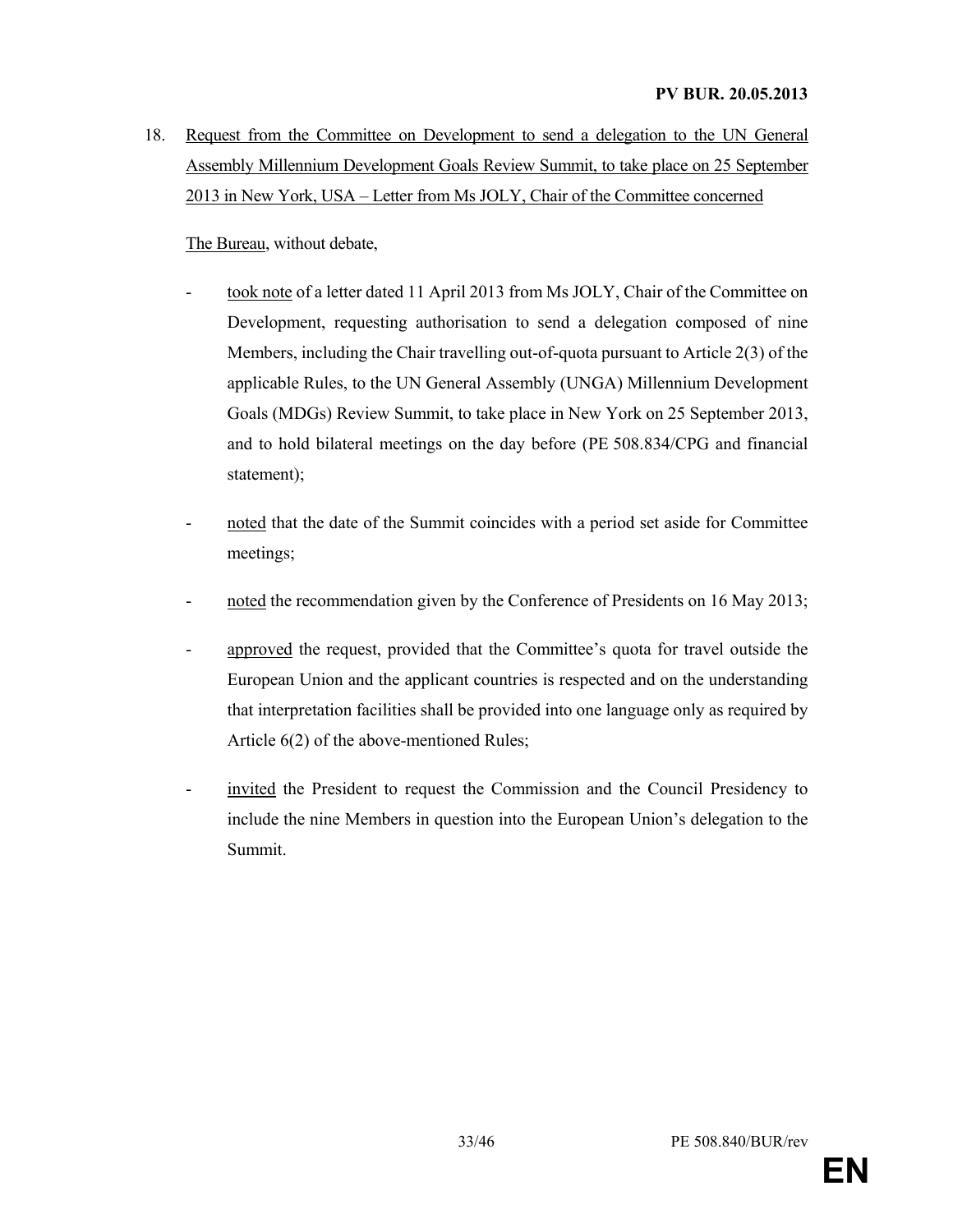19. Request from the Committee on International Trade to send a delegation to the Parliamentary Conference and to the 9th WTO Ministerial Conference to Bali, Indonesia, from 2 to 6 December 2013 – Letter from Mr MOREIRA, Chair of the Committee concerned

- took note of the following documents:
	- a letter dated 26 March 2013 from Mr MOREIRA, Chair of the Committee on International Trade, requesting authorisation to send a 15-Member ad hoc delegation to the Parliamentary Conference on the WTO and to the 9th WTO Ministerial Conference in Bali, Indonesia, from 1 to 7 December 2013, including journey times (PE 508.767/CPG and financial statement),
	- a letter dated 14 May 2013, distributed in the meeting room, co-signed by Mr MOREIRA, Chair of the Committee on International Trade and the political group coordinators of this Committee modifying the original request in the light of the recommendation given by the Conference of Presidents on 18 April 2013 (PE 508.945/BUR);
- noted that the dates of both events coincide with a period mainly set aside for political group meetings;
- noted that, at its meeting of 18 April 2013, the Conference of Presidents declined the sending of a delegation on the terms requested by the INTA Committee for not being in conformity with the rules on *ad hoc* delegations and endorsed, instead, on an exceptional basis and in view of the significant political importance of both events, the sending of a delegation of up to seven Members to be drawn from the Committee's annual quota and on the understanding that interpretation facilities shall be provided into one language only, pursuant to Article 6(2) of the applicable Rules;
- followed the recommendation of the Conference of Presidents of 18 April 2013, it being understood that the Committee's quota for travel outside the European Union and the applicant countries is respected;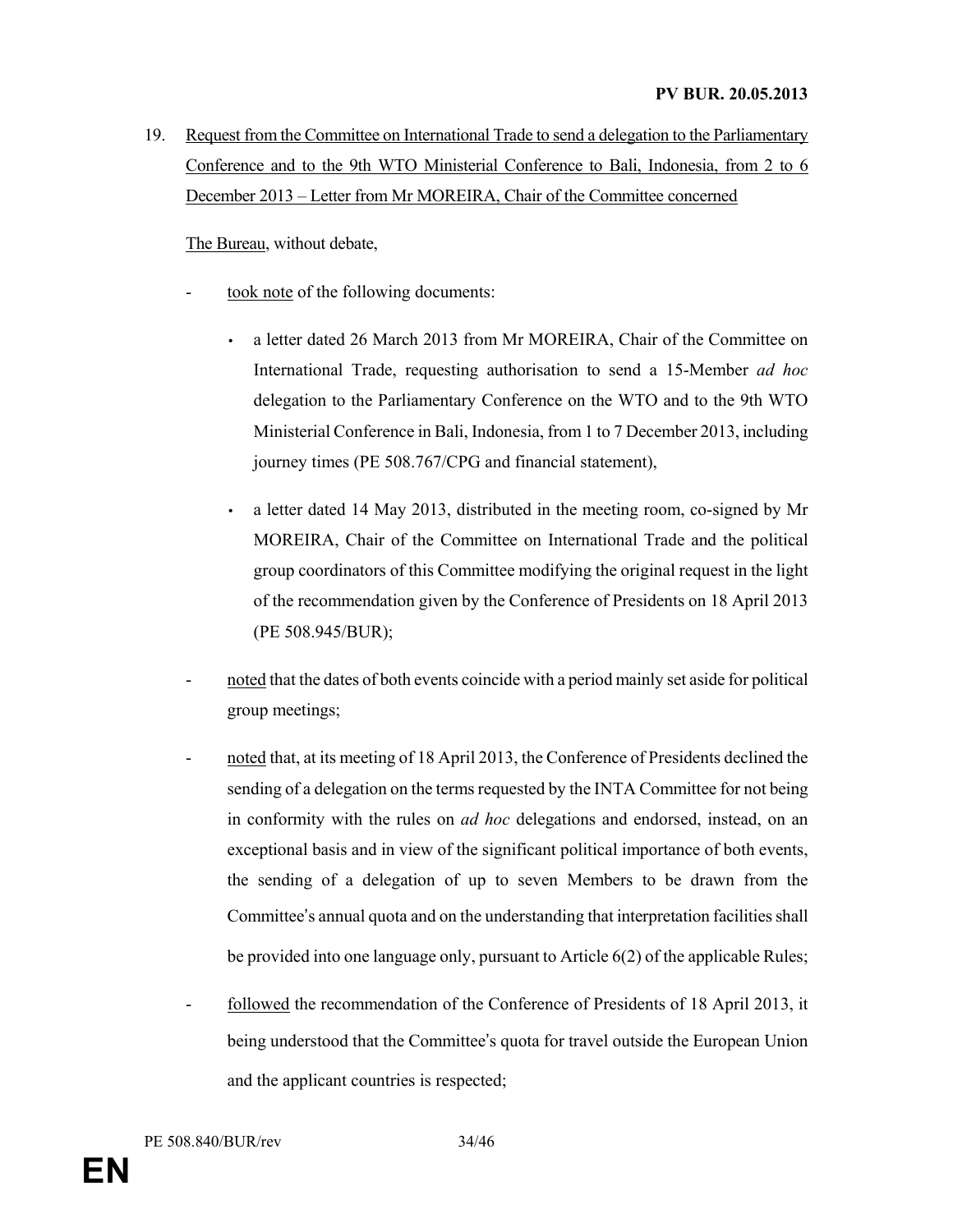- invited the President to request the Commission to include the Members in question into the EU delegation to the 9th WTO Ministerial Conference.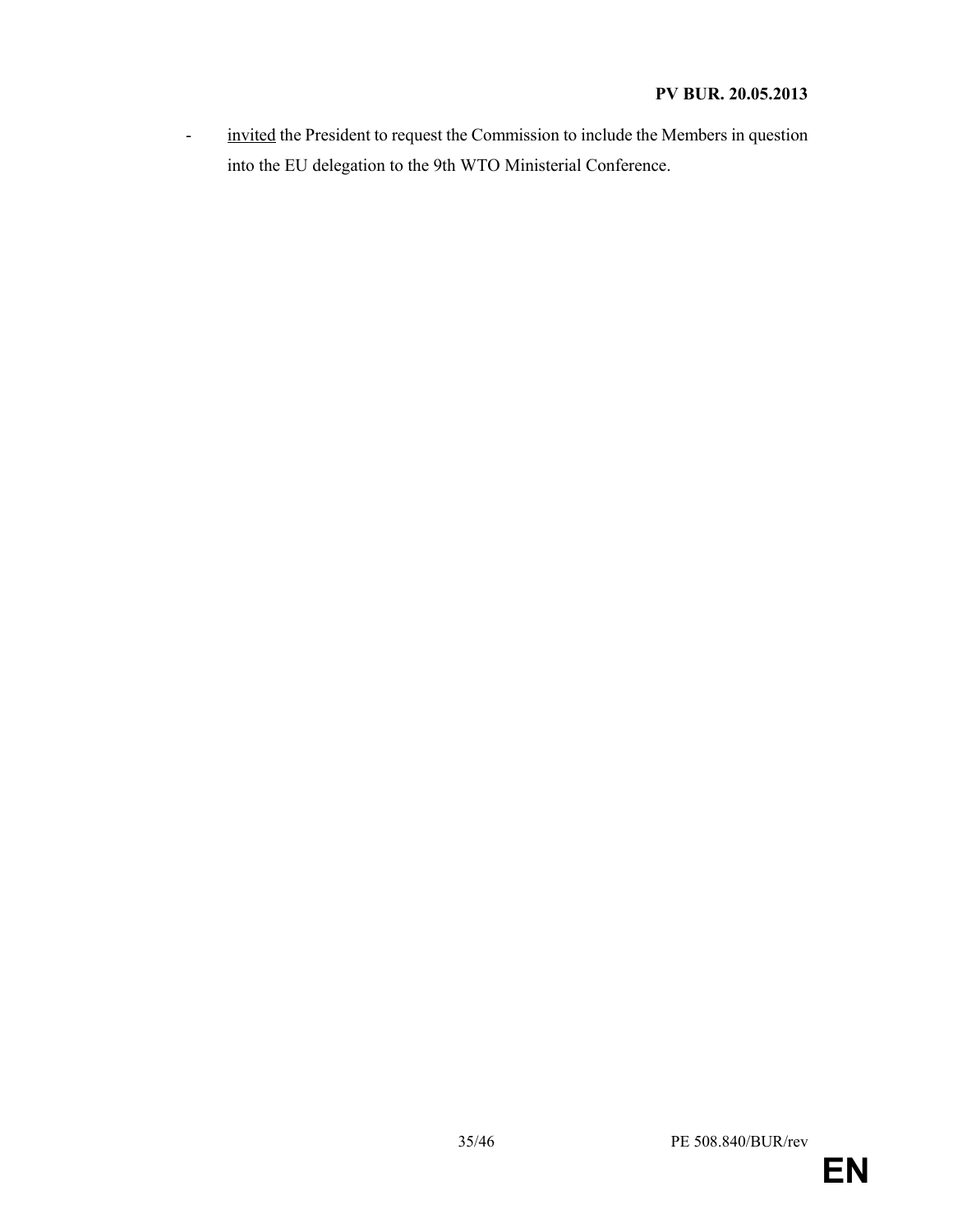#### Public Hearings

20. Request from the Committee on Economic and Monetary Affairs to authorise a public hearing on the Foreign Account Tax Compliance Act on 27 and 28 May 2013 in Brussels – Letter from Ms BOWLES, Chair of the Committee concerned

- noted the letter dated 3 April 2013 from Ms BOWLES, Chair of the Committee on Economic and Monetary Affairs, requesting authorisation to hold a public hearing on the "Foreign Account Tax Compliance Act (FATCA)" during the Committee meeting on Monday 27 or Tuesday 28 May 2013 in Brussels (PE 508.785/BUR and annex);
- noted that the requested hearing does not feature in the 2013 programme of public hearings adopted by the Bureau on 12 December 2012;
- recalled that for public hearings not included in the annual programme approved by the Bureau, specific individual authorisation must be requested at the latest four weeks in advance;
- noted that the hearing is scheduled to take place during the normal committee meeting time, thus not requiring any additional interpretation facilities;
- noted that the Committee intends to invite five speakers and that if any of these experts requires reimbursement of costs, this would fall within the Committee's annual quota of sixteen paid guests;
- granted the authorisation requested, it being understood that the Committee concerned shall notify the President prior to the public hearing of all relevant information, in particular the final date and programme of the hearing as well as the names and capacities of the invited experts, as required by Article 4 of the applicable rules, and that the Committee will remain within its 2013 quota of sixteen paid guests.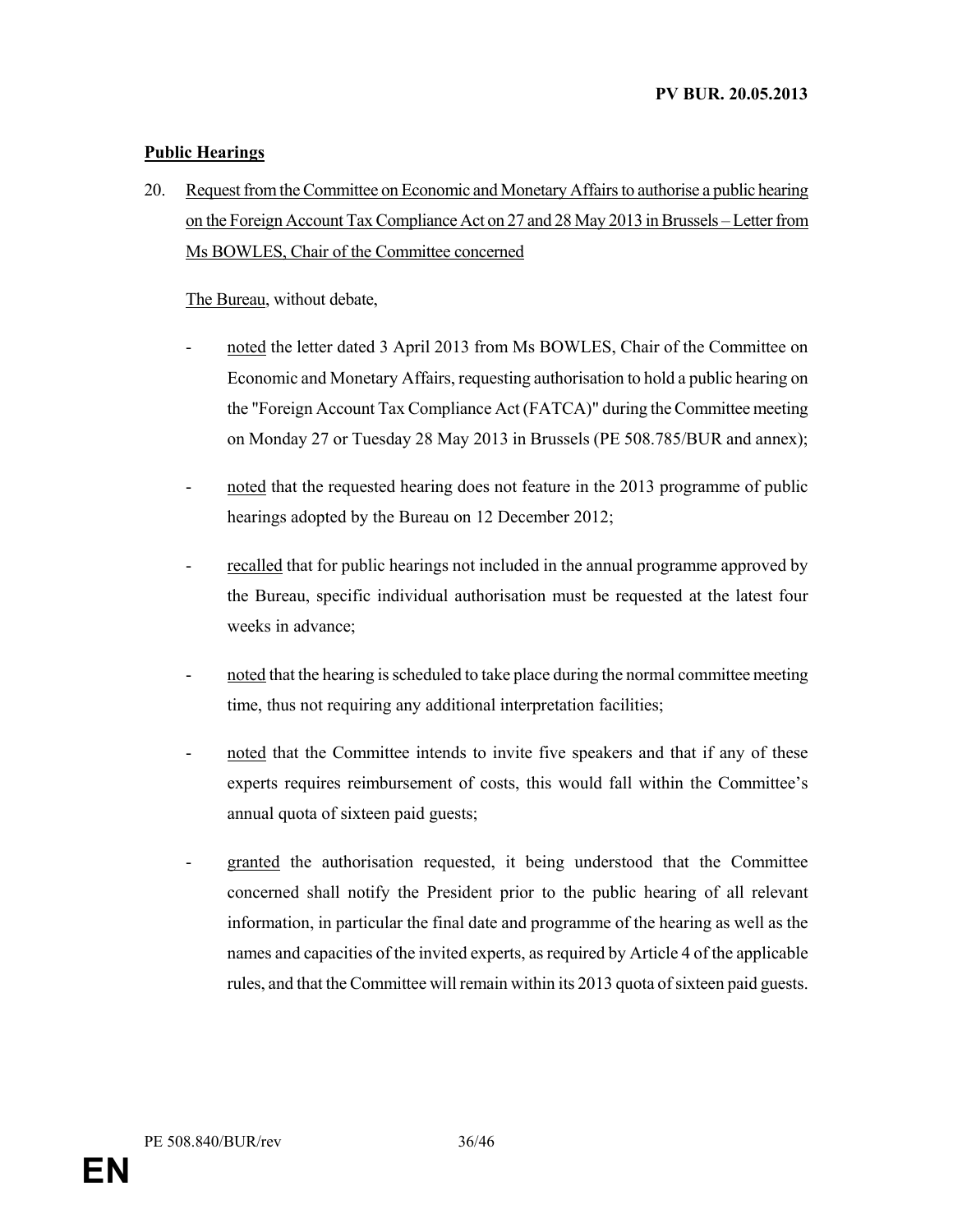21. Request from the Committee on Industry, Research and Energy to authorise a mini-hearing on the "European industrial strategy to protect and valorise European assets and inventions developed in relation to Galileo" on 19 June 2013 in Brussels – Letter from Ms SARTORI, Chair of the Committee concerned

- took note of a letter dated 25 March 2013, from Ms SARTORI, Chair of the Committee on Industry, Research and Energy requesting authorisation to hold a minihearing on the "European industrial strategy to protect and valorise European assets and inventions developed in relation to Galileo" on 19 June 2013 in Brussels (PE 508.780/BUR);
- noted that the requested hearing does not feature in the 2013 programme of public hearings adopted by the Bureau on 12 December 2012;
- recalled that for public hearings not included in the annual programme approved by the Bureau, specific individual authorisation must be requested at the latest four weeks in advance;
- noted that the hearing is scheduled to take place during the normal committee meeting time, thus not entailing any additional interpretation costs;
- noted that if any of the invited experts requires reimbursement of costs, this will be made from the Committee's annual quota of sixteen paid guests;
- granted the authorisation requested, it being understood that the Committee concerned shall notify the President prior to the public hearing of all relevant information, in particular the final programme and the names and capacities of the invited experts, as required by Article 4 of the applicable rules, and that the Committee will remain within its 2013 quota of sixteen paid guests.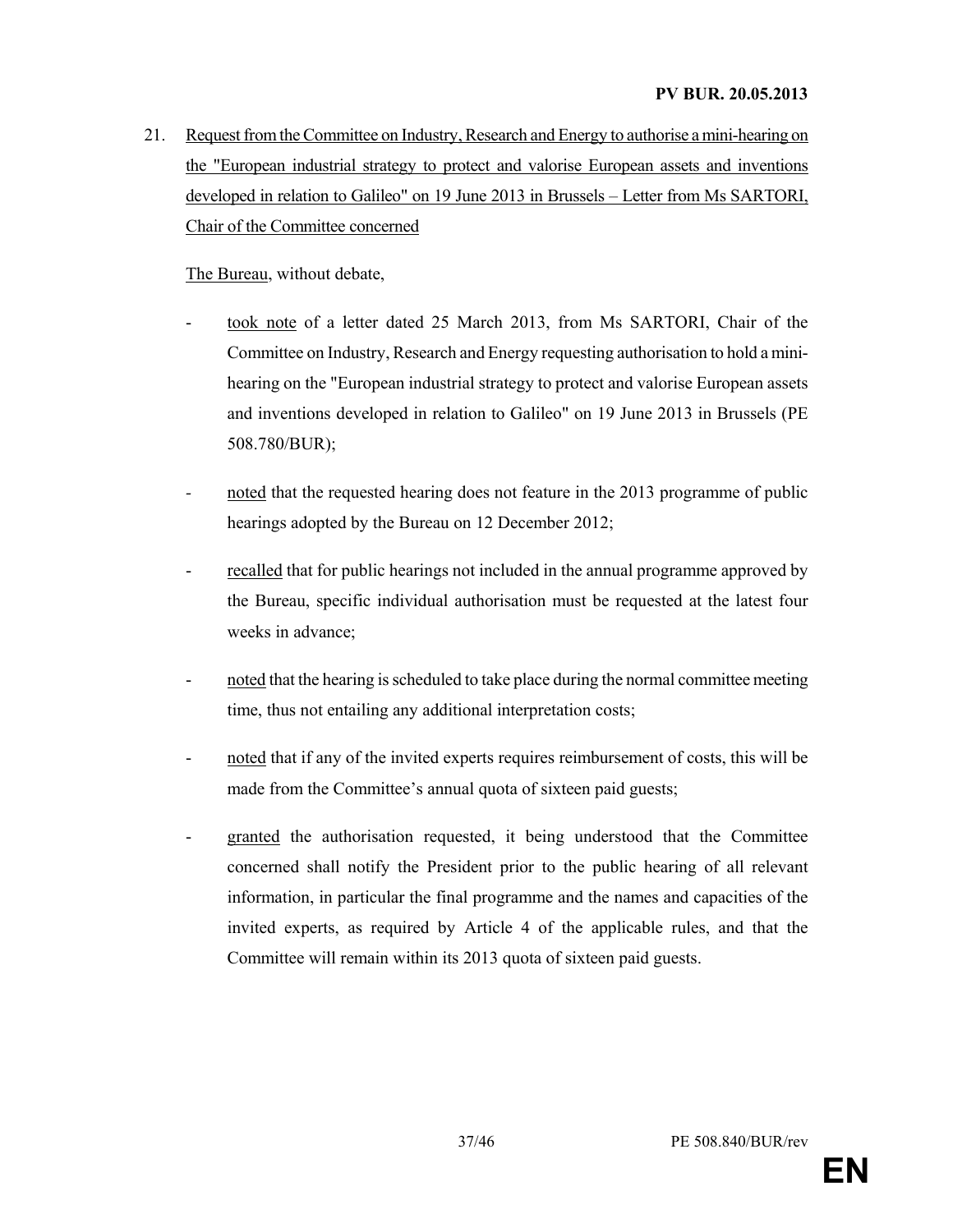22. Request from the Committee on Budgetary Control to authorise a public hearing on the "Accountability of the European Commission as administrator responsible of the management and control of the EU budget over the last 10 years" on 17 September 2013 in Brussels – Letter from Mr THEURER, Chair of the Committee concerned

- took note of a letter dated 10 April 2013, from Mr THEURER, Chair of the Committee on Budgetary Control, requesting authorisation to hold a public hearing on "Accountability of the European Commission as administrator responsible of the management and control of the EU budget over the last 10 years " on 17 September 2013 in Brussels (PE 508.850/BUR);
- noted that the hearing is scheduled to take place on a date set aside for a meeting of the Committee on Budgetary Control and that if any of the invited experts require reimbursement of expenses this shall be made within the Committee's annual quota of sixteen paid guests;
- noted that the requested hearing features in the 2013 programme of public hearings adopted by the Bureau on 12 December 2012;
- noted that the requested hearing is intended to replace a hearing of the Committee on Budgetary Control originally entitled "The Commission as administrative authority – results of the Kinnock Reform" and planned for 18 September 2012;
- recalled the decision of the Conference of Presidents of 13 September 2012 cancelling the previously planned 2012 hearing and asking the Committee on Budgetary Control to come forward with a new request for a hearing, which would neither jeopardise nor interfere with the current legislative procedure on the reform of the Staff Regulations;
- took note of the programme for the new hearing and the assurances given by the Committee Chair that the hearing will not relate to the ongoing legislative procedure concerning the staff of EU institutions;
- granted the authorisation requested, it being understood that the Committee on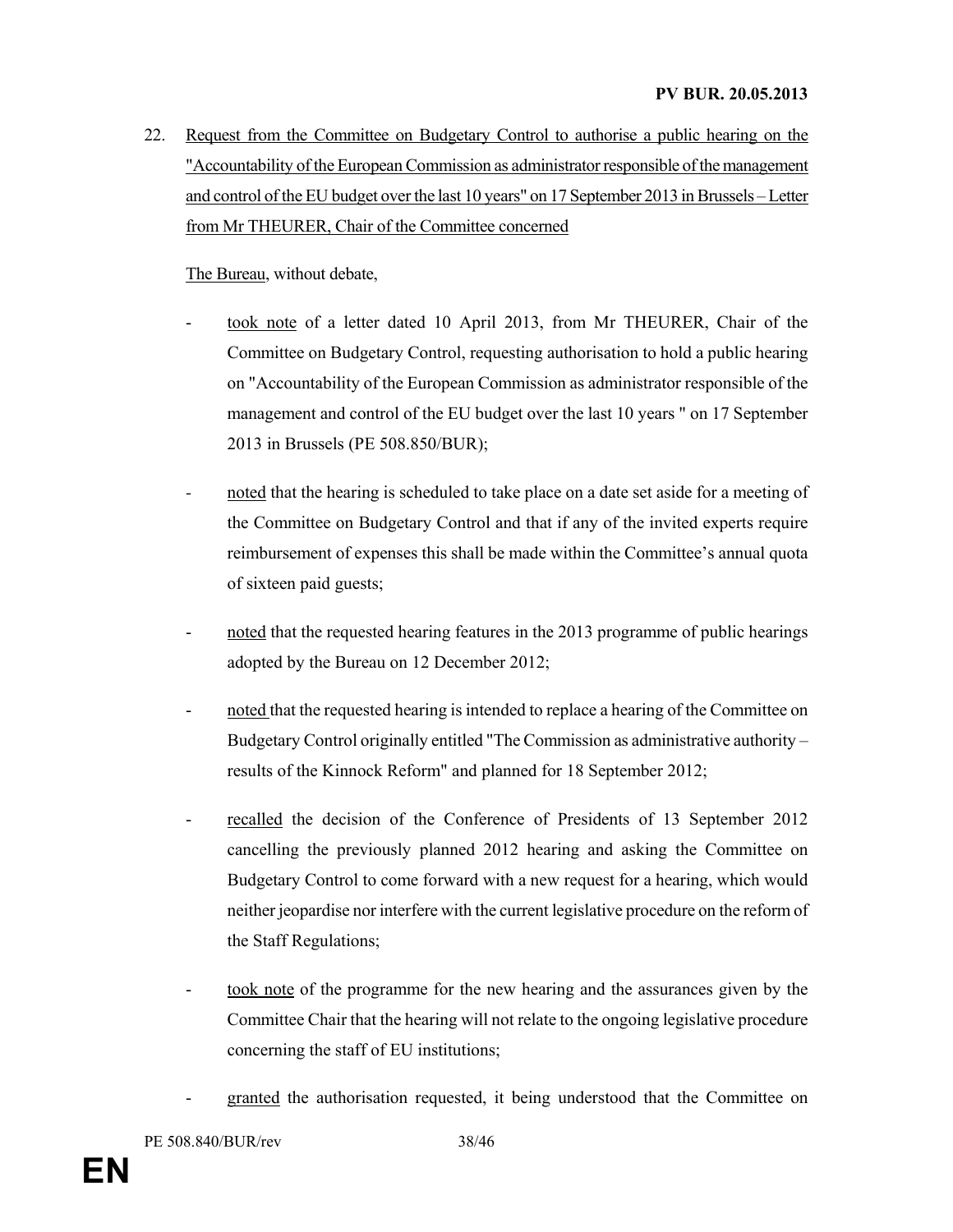#### PV BUR. 20.05.2013

Budgetary Control shall notify the President prior to the public hearing of all relevant information, in particular of the final programme and the names and capacities of the invited experts, as required by Article 4 of the applicable rules, and that the Committee will remain within its 2013 quota of sixteen paid guests.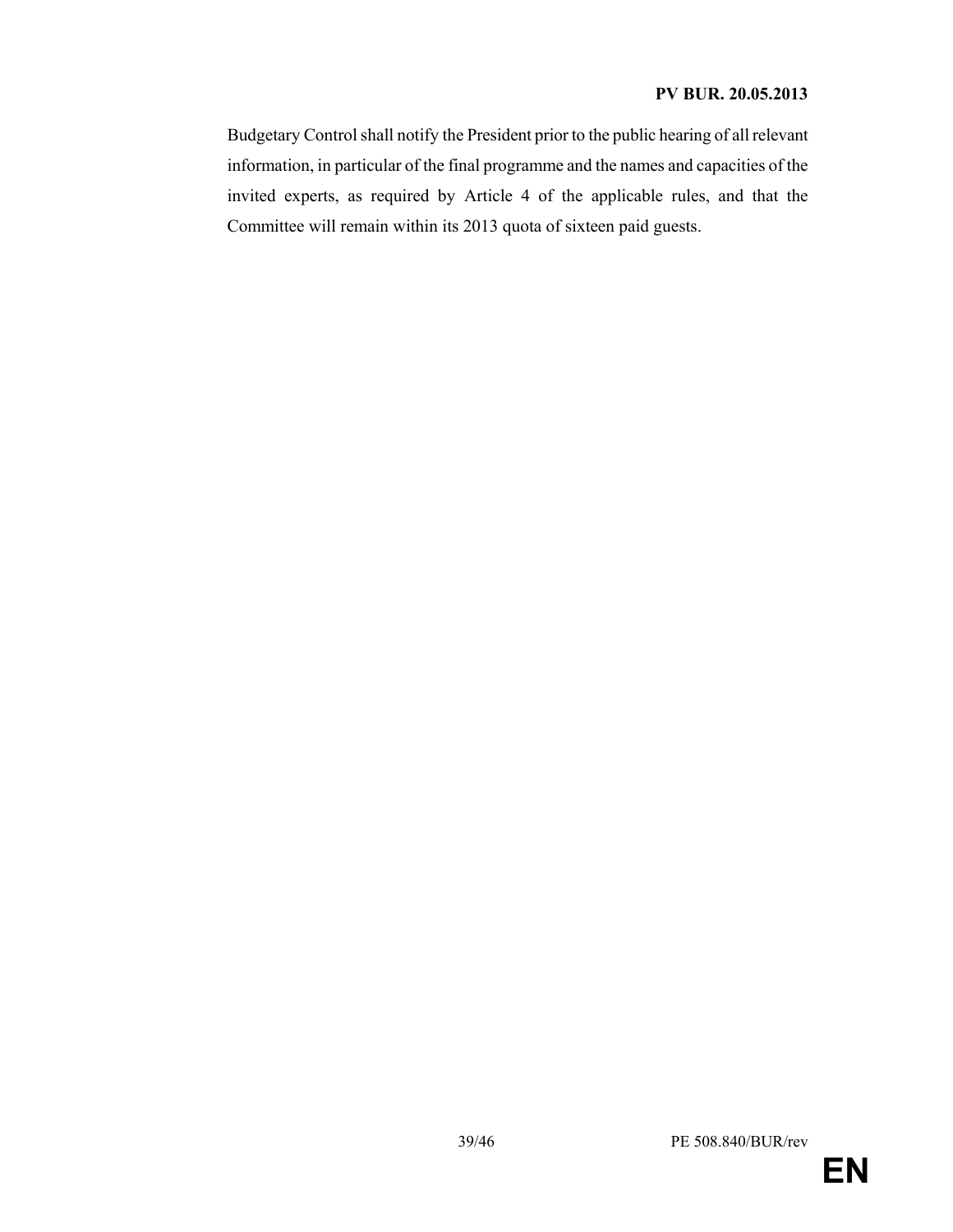23. Request from the Committee on Industry, Research and Energy to authorise a public hearing on "Cloud Computing" on 30 May 2013 in Brussels – Letter from Ms SARTORI, Chair of the committee concerned

The Bureau, without debate,

- took note of a letter dated 22 April 2013, from Ms SARTORI, Chair of the Committee on Industry, Research and Energy, requesting authorisation to hold a public hearing on "Cloud Computing" on 30 May 2013 in Brussels (PE 508.875/BUR);
- noted that the hearing is scheduled to take place during the normal committee meeting time, thus not entailing any additional interpretation costs;
- noted that the requested hearing does not feature in the 2013 programme of public hearings adopted by the Bureau on 12 December 2012;
- recalled that for public hearings not included in the annual programme approved by the Bureau, a specific individual authorisation must be requested at the latest four weeks in advance;
- granted the authorisation requested, it being understood that the Committee concerned shall notify the President prior to the public hearing of all relevant information, in particular the final programme and the names and capacities of the invited experts, as required by Article 4 of the applicable rules, and that the Committee will remain within its 2013 quota of sixteen paid guests.

PE 508.840/BUR/rev 40/46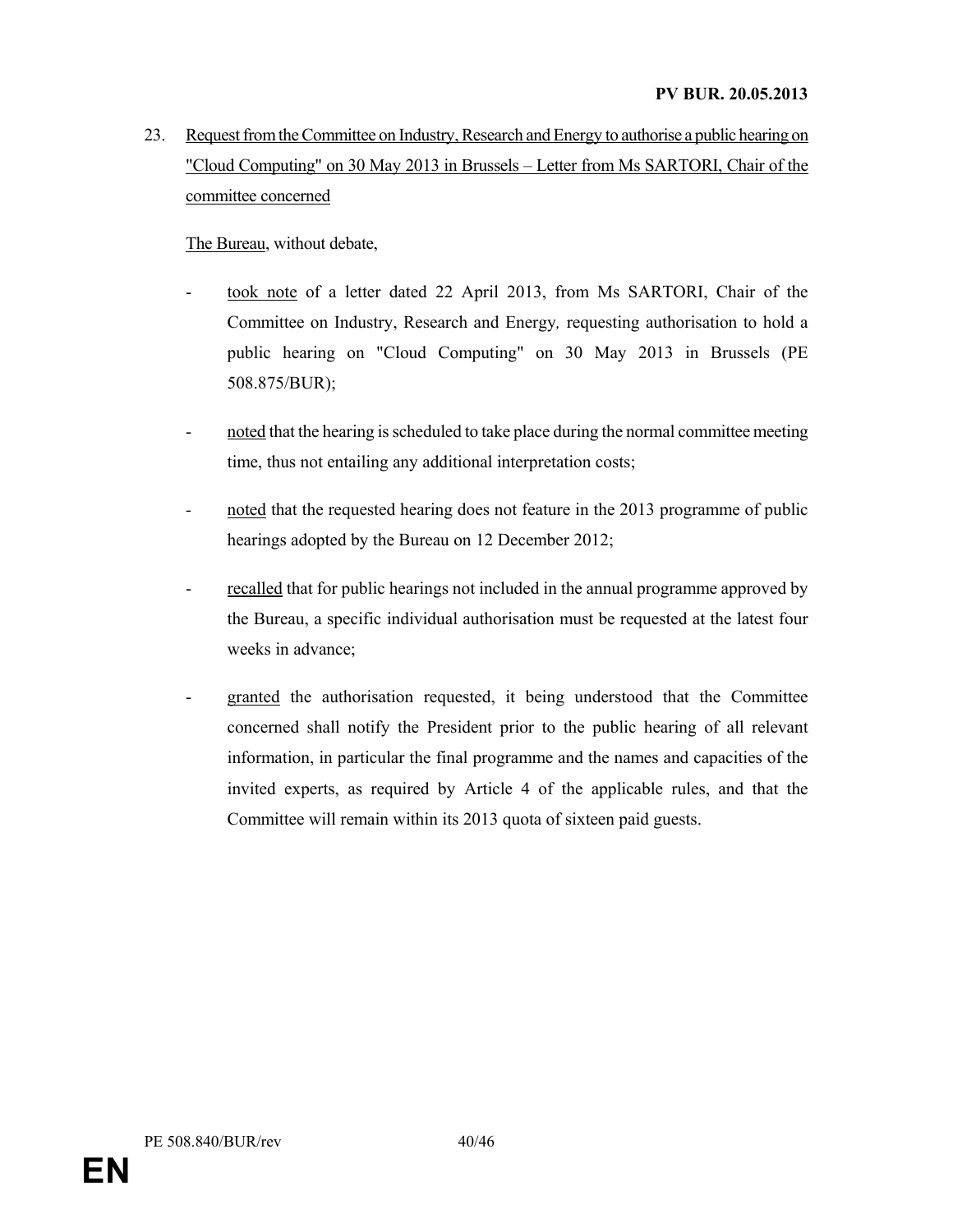24. Request from the Committee on Transport and Tourism to authorize a public hearing on "Flight Time Limitations measures" on 18 June 2013 in Brussels – Letter from Mr SIMPSON, Chair of the committee concerned

The Bureau, without debate,

- took note of a letter dated 25 April 2013, from Mr SIMPSON, Chair of the Committee on Transport and Tourism, requesting authorisation to hold a mini hearing on "Flight Time Limitations measures" on 18 June 2013 in Brussels (PE 508.878/BUR and annex);
- noted that the hearing is scheduled to take place during the normal committee meeting time, thus not entailing any additional interpretation costs;
- noted that the requested hearing does not feature in the 2013 programme of public hearings adopted by the Bureau on 12 December 2012;
- recalled that for public hearings not included in the annual programme approved by the Bureau, specific individual authorisation must be requested at the latest four weeks in advance;
- granted the authorisation requested, it being understood that the Committee concerned shall notify the President prior to the public hearing of all relevant information, in particular the final programme and the names and capacities of the invited experts, as required by Article 4 of the applicable rules, and that the Committee will remain within its 2013 quota of sixteen paid guests.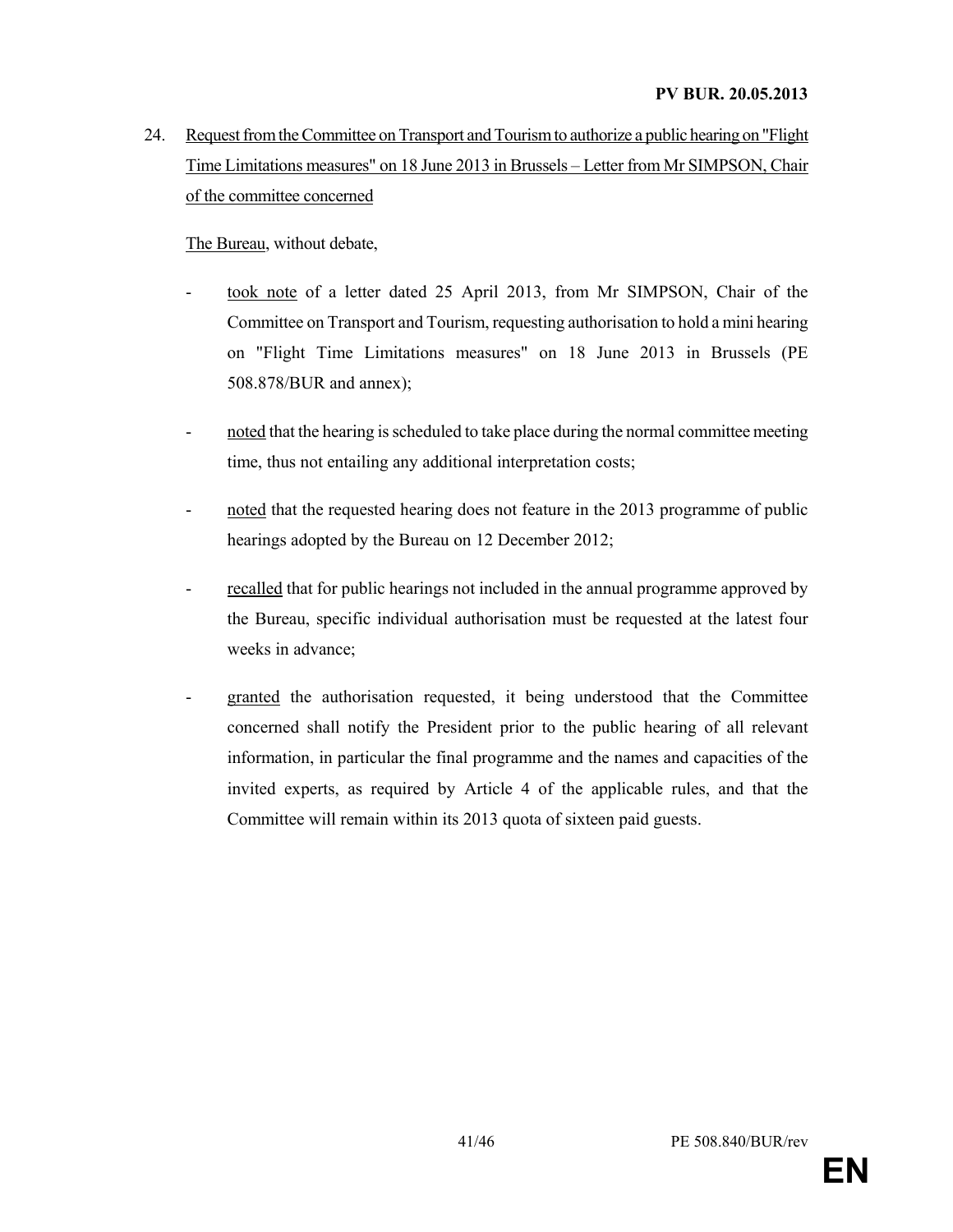25. Request from the Committee on the Internal Market and Consumer Protection to authorise a public hearing on "Network and information security – bringing the communities together" on 18 June 2013 in Brussels – Letter from Mr HARBOUR, Chair of the Committee concerned

- took note of a letter dated 29 April 2013, from Mr HARBOUR, Chair of the Committee on the Internal Market and Consumer Protection, requesting authorisation to hold a public hearing on "Network and information security – bringing the communities together" on 18 June 2013 in Brussels (PE 508.882/BUR);
- noted that the hearing is scheduled to take place on a date set aside for a meeting of the Committee on the Internal Market and Consumer Protection and that two or three of the invited experts will require reimbursement of expenses within the committee's annual quota of sixteen paid guests;
- noted that the requested hearing does not feature in the 2013 programme of public hearings adopted by the Bureau on 12 December 2012;
- recalled that for public hearings not included in the annual programme approved by the Bureau, specific individual authorisation must be requested at the latest four weeks in advance;
- granted the authorisation requested, it being understood that the Committee concerned shall notify the President prior to the public hearing of all relevant information, in particular the final programmes and the names and capacities of the invited experts, as required by Article 4 of the applicable rules, that the Committee will remain within its 2013 quota of sixteen paid guests and that, if necessary, other committees concerned by the topics of the hearing will be invited to attend.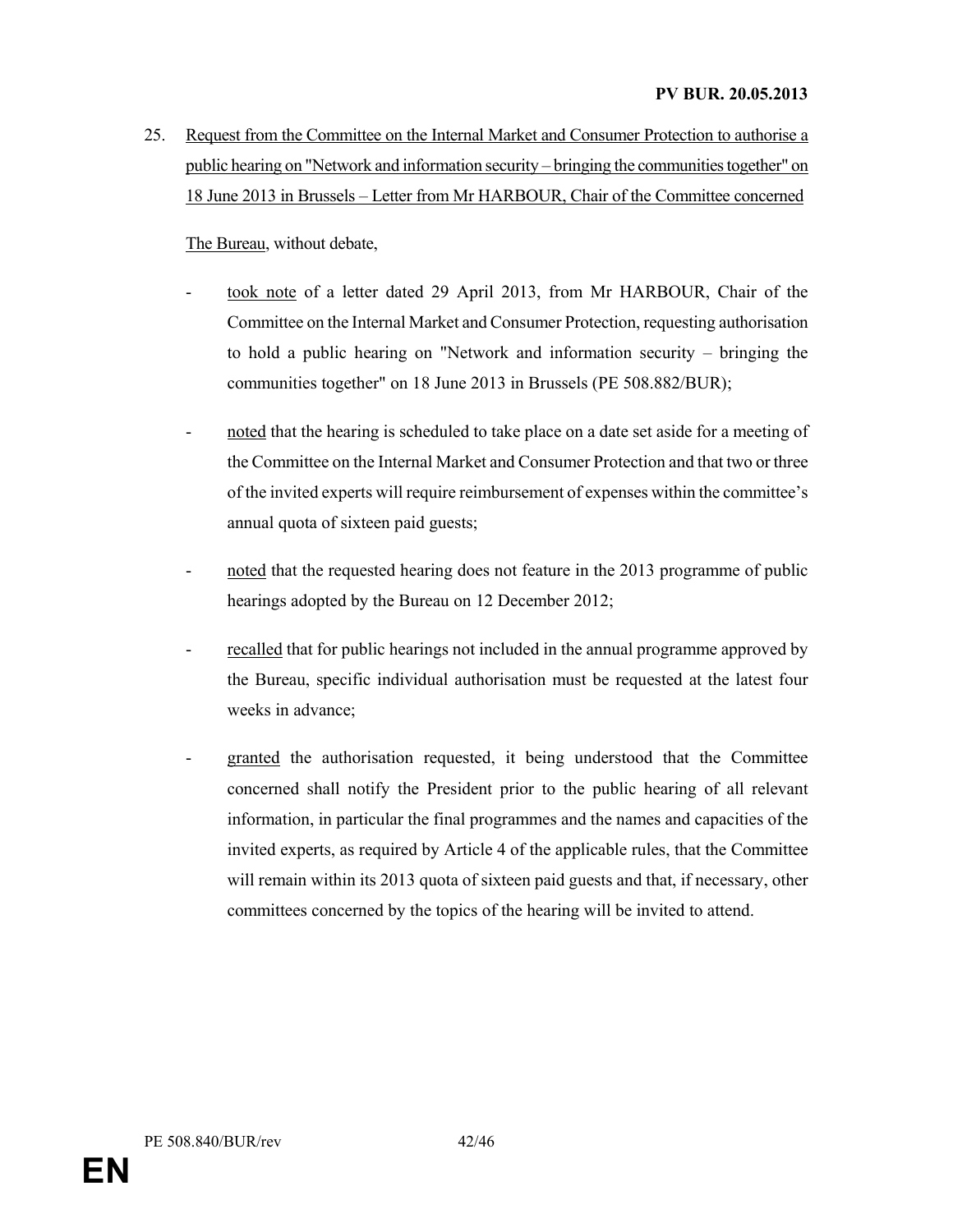26. Request from the Committee on Constitutional Affairs to authorise a public hearing on "Ways to develop the European Parliament's right of self-organisation" on 27 May 2013 in Brussels – Letter from Mr CASINI, Chair of the committee concerned

- took note of a letter dated 6 May 2013, from Mr CASINI, Chair of the Committee on Constitutional Affairs requesting authorisation to hold a public hearing on "Ways to develop the European Parliament's right of self-organisation" on 27 May 2013 in Brussels (PE 508.899/BUR and annex);
- noted that the hearing is scheduled to take place on a date set aside for meetings of the Committee on Constitutional Affairs and that if any of the invited experts require reimbursement this shall be made within the Committee's annual quota of sixteen paid guests;
- noted that the requested hearing does not feature in the 2013 programme of public hearings adopted by the Bureau on 12 December 2012;
- recalled that for public hearings not included in the annual programme approved by the Bureau, specific individual authorisation must be requested at the latest four weeks in advance;
- noted that the original request for the hearing was submitted on 21 March 2013, but by decision of the Bureau of 15 April 2013 was referred back to the Committee on Constitutional Affairs with the request to give it further reflection and in particular to consider whether the title of the hearing could be adjusted to better reflect the principle of Parliament's right for self-organisation;
- noted that the new title of the hearing appropriately takes into account the recommendation of the Bureau at its meeting of 15 April 2013;
- granted the authorisation requested, it being understood that the Committee concerned will remain within its 2013 quota of sixteen paid guest.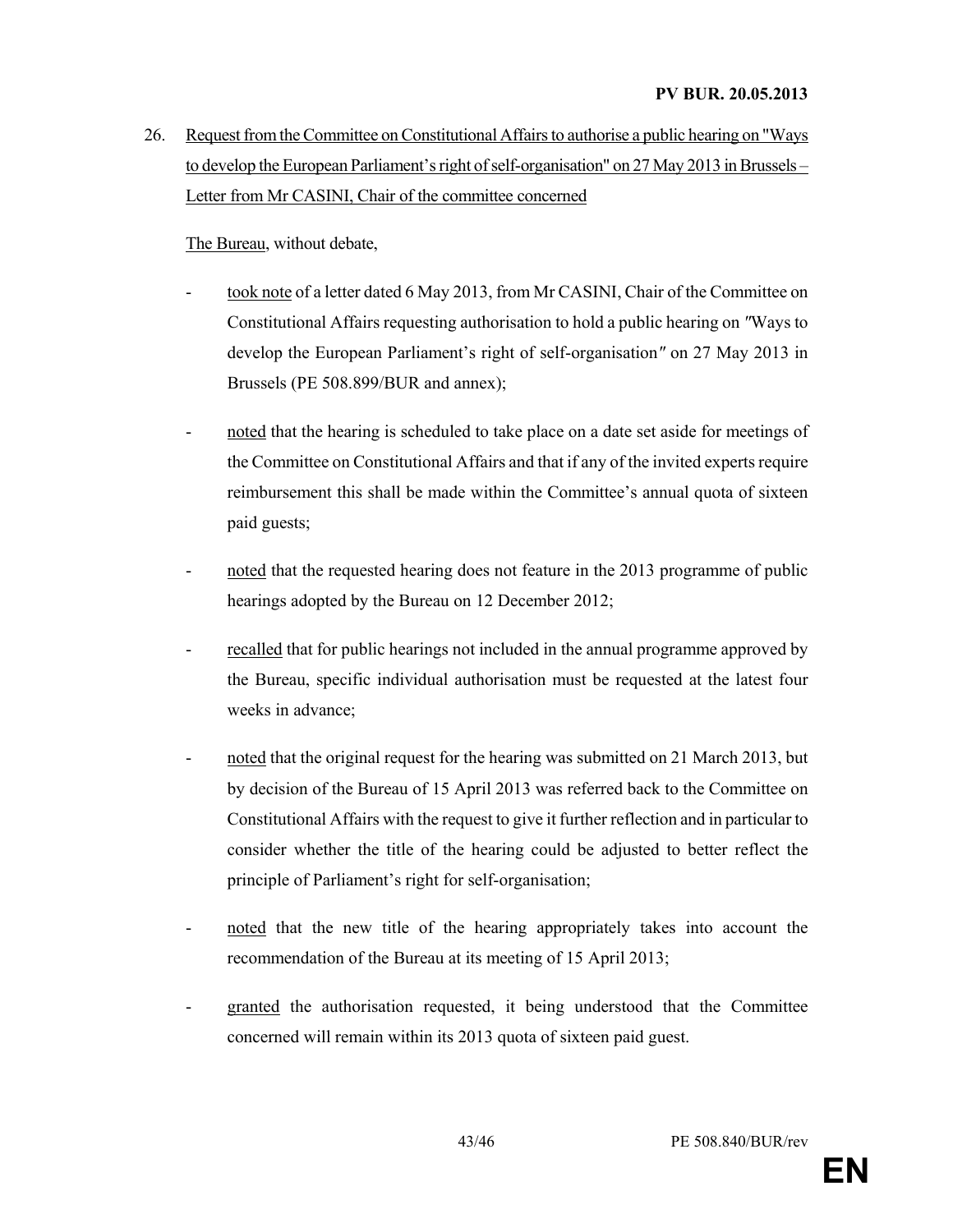#### 27. Urgent matters and any other business

There were none.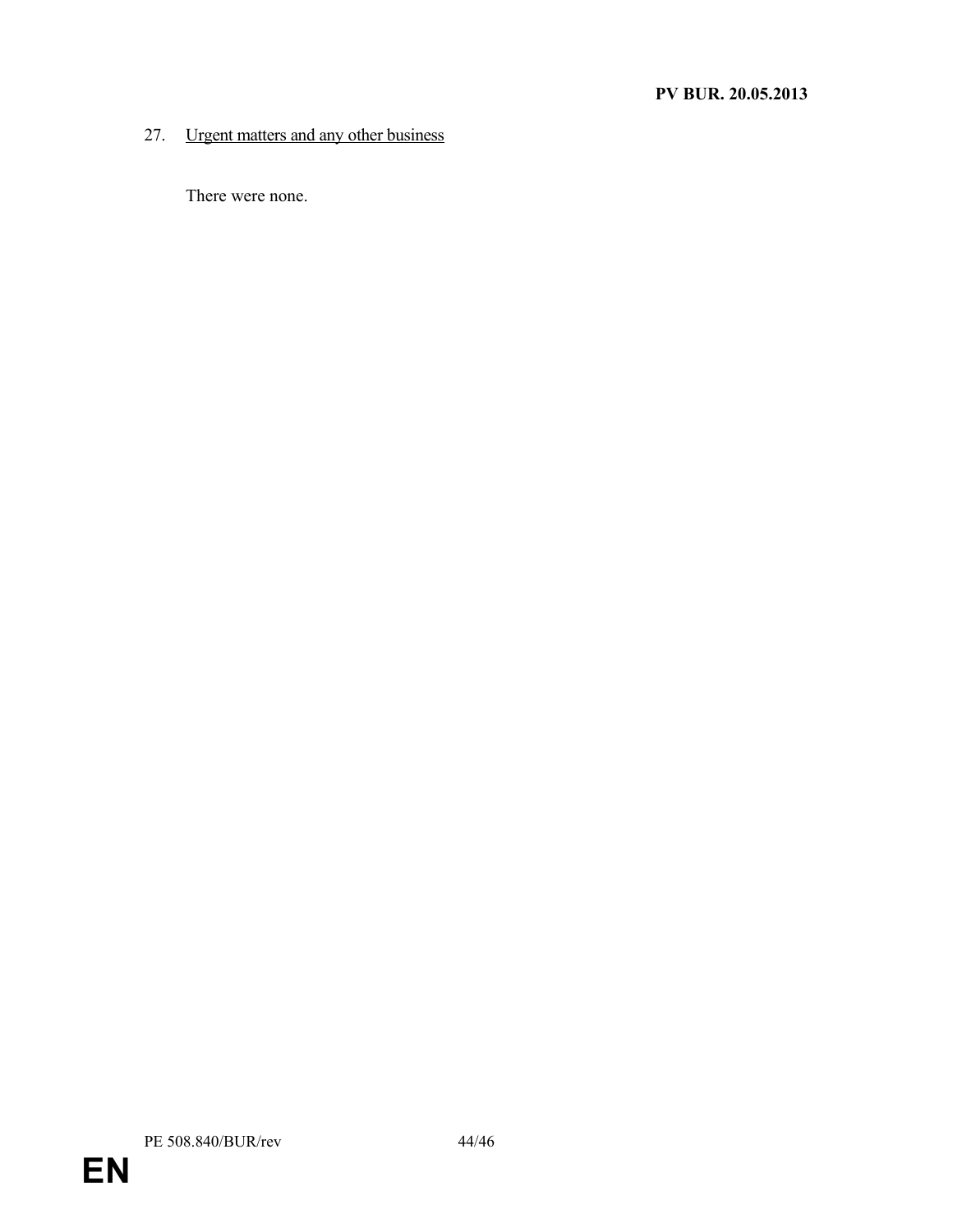#### 28. Items for information

The Bureau,

noted the following documents:

Interinstitutional mail

External mail

Internal mail

- a letter, dated 17 April 2013, from Mr LEHNE, Chair of the Conference of Committee Chairs concerning the Annual report on the use of expertise budgets in 2012 – (PE 508.910/BUR and annex);
- a letter, dated 22 March 2013, from Ms DURANT, Vice-President responsible for relations with the Belgian authorities concerning a request from the European Anti-Poverty Network AISB (EAPN) to organise the 12th EU Meeting of People experiencing Poverty on the Simone Veil Agora and Esplanade Solidarność 1980 from 18 to 20 June 2013 (PE 508.911/BUR and annexes);